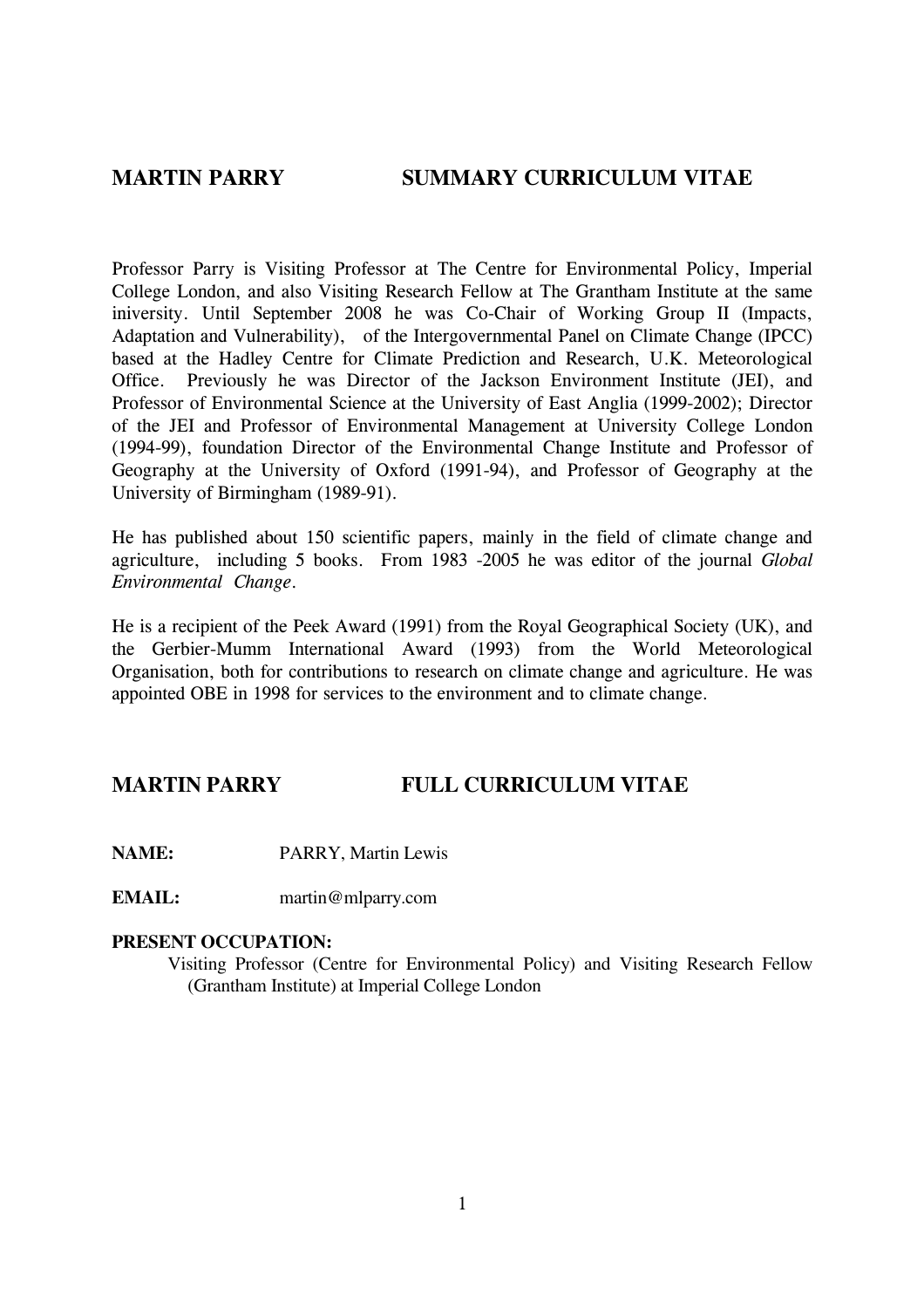#### **AWARDS:**

| 1990 | The 1990 Award from The Geographical Association, for significant<br>contibutions to Geography.                                |
|------|--------------------------------------------------------------------------------------------------------------------------------|
| 1991 | Cuthbert Peek Award from the Royal Geographical Society for<br>contributions to research on the environment.                   |
| 1993 | International Award<br>Gerbier-Mumm<br>from<br>the<br>World<br>Meteorological Organisation (for contributions to climatology). |
| 1997 | Honorary Fellow, Royal Agricultural Society of England<br>(for research on climate change and agriculture).                    |
| 1998 | Appointed OBE, for services to the environment and to climate<br>change.                                                       |

### **DEGREES:**

- B.A. (Honours) Geography, 1967, University of Durham
- M.Sc. Geography, 1969, University of the West Indies
- Ph.D. Geography, 1973, University of Edinburgh

# **PREVIOUS APPOINTMENTS:**

| 1973-85   | Department of Geography, University of Birmingham, Lecturer                                                                                                    |
|-----------|----------------------------------------------------------------------------------------------------------------------------------------------------------------|
| 1986-88   | Department of Geography, University of Birmingham, Senior Lecturer                                                                                             |
| 1988-89   | Department of Geography, University of Birmingham, Reader in Resource<br><b>Management</b>                                                                     |
| 1989-1991 | Department of Geography, University of Birmingham, Professor of<br><b>Environmental Management</b>                                                             |
| 1991-1994 | Environmental Change Unit, University of Oxford, <b>IBM Director, Professor of</b><br><b>Environmental Management. Professorial Fellow of Linacre College.</b> |
| 1994-1999 | Department of Geography, University College London, <b>Professor of</b><br><b>Environmental Management and Director, Jackson Environment Institute.</b>        |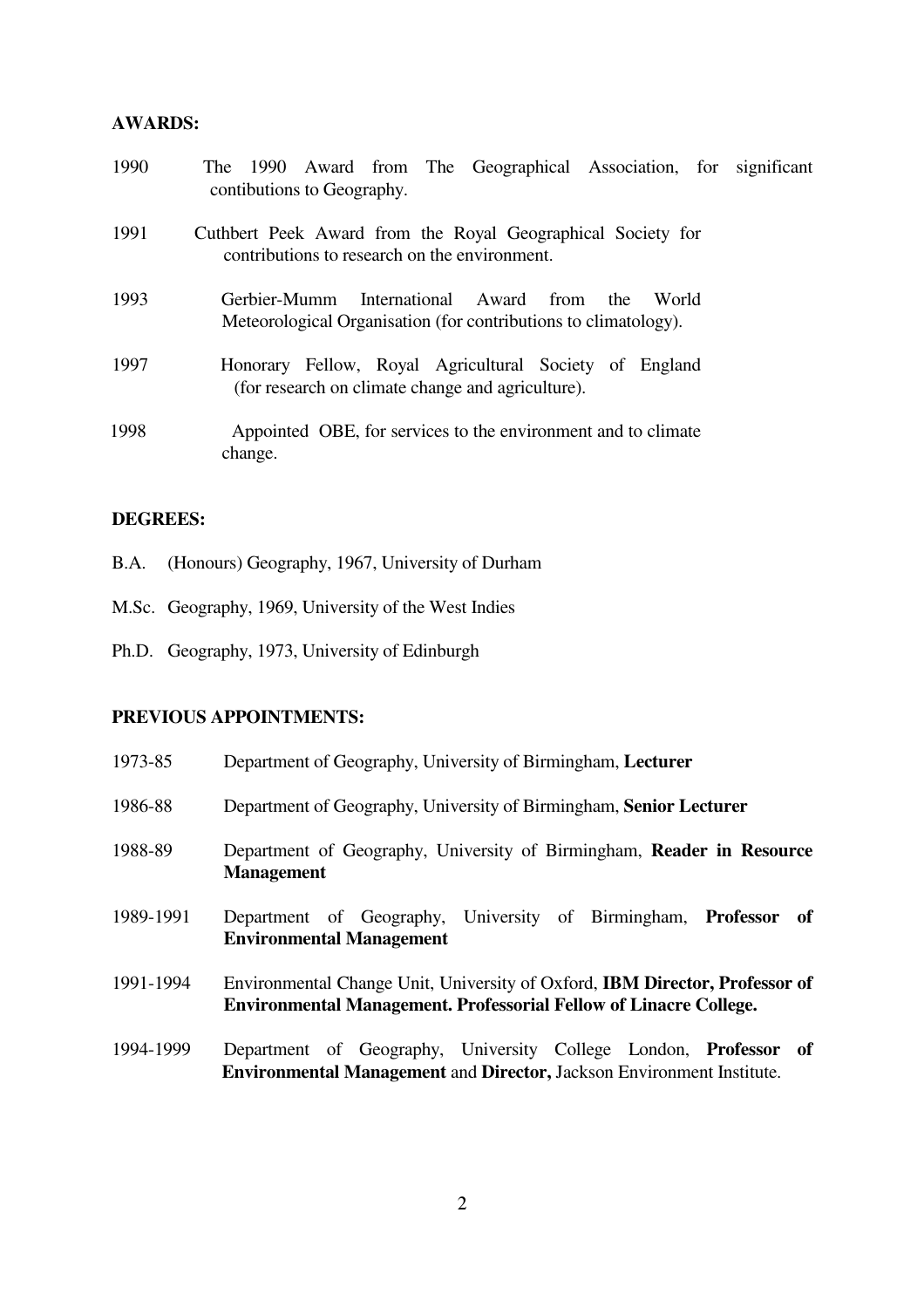- 1999-2002 School of Environmental Sciences, University of East Anglia, **Professor of Environmental Science** and **Director,** Jackson Environment Institute.
- 2002- 2008 Co-Chair, Working Group II, **Intergovernmental Panel on Climate Change.**

#### **VISITING APPOINTMENTS**:

1983-85 International Institute for Applied Systems Analysis, Laxenburg, Austria. **Project Director**, Climate Impacts Project.

### **JOURNAL EDITORSHIPS:**

**Editor** (managing), *Global Environmental Change*, Elsevier Science (1992 to 2004)

#### **MEMBERSHIP OF INTERNATIONAL COMMISSIONS AND BOARDS:**

### **Co-Chair, IPCC Working Group II,** 2002-2008

**Chair,** IPCC Task Group on Scenarios for Climate Impact Assessment, 1997-2003

**Convening Lead Author,** IPCC Working Group II in First, Second and Third Assessments.

 **Chairman**, International Human Dimensions Programme of Global Environmenal Change (IHDP), 1995-96

 **Vice Chairman and Treasurer**, Human Dimensions of Global Environmental Change Programme, 1992-94

 **Member**, Scientific Advisory Committee of World Climate Impacts and Responses Programme (U.N. Environment Programme), 1987-1994.

 **Member**, Advisory Board on Global Change, International Union for the Conservation of Nature, 1991-1994

 **Chairman,** Steering Committee of Project on Land Use and Land Cover Change in Eurasia, International Institute for Applied Systems Analysis, Austria, 1996-97.

 **Member,** International Study on Improving the Science of Climate Impact Assessment (ICSU/SCOPE), 1982-1983.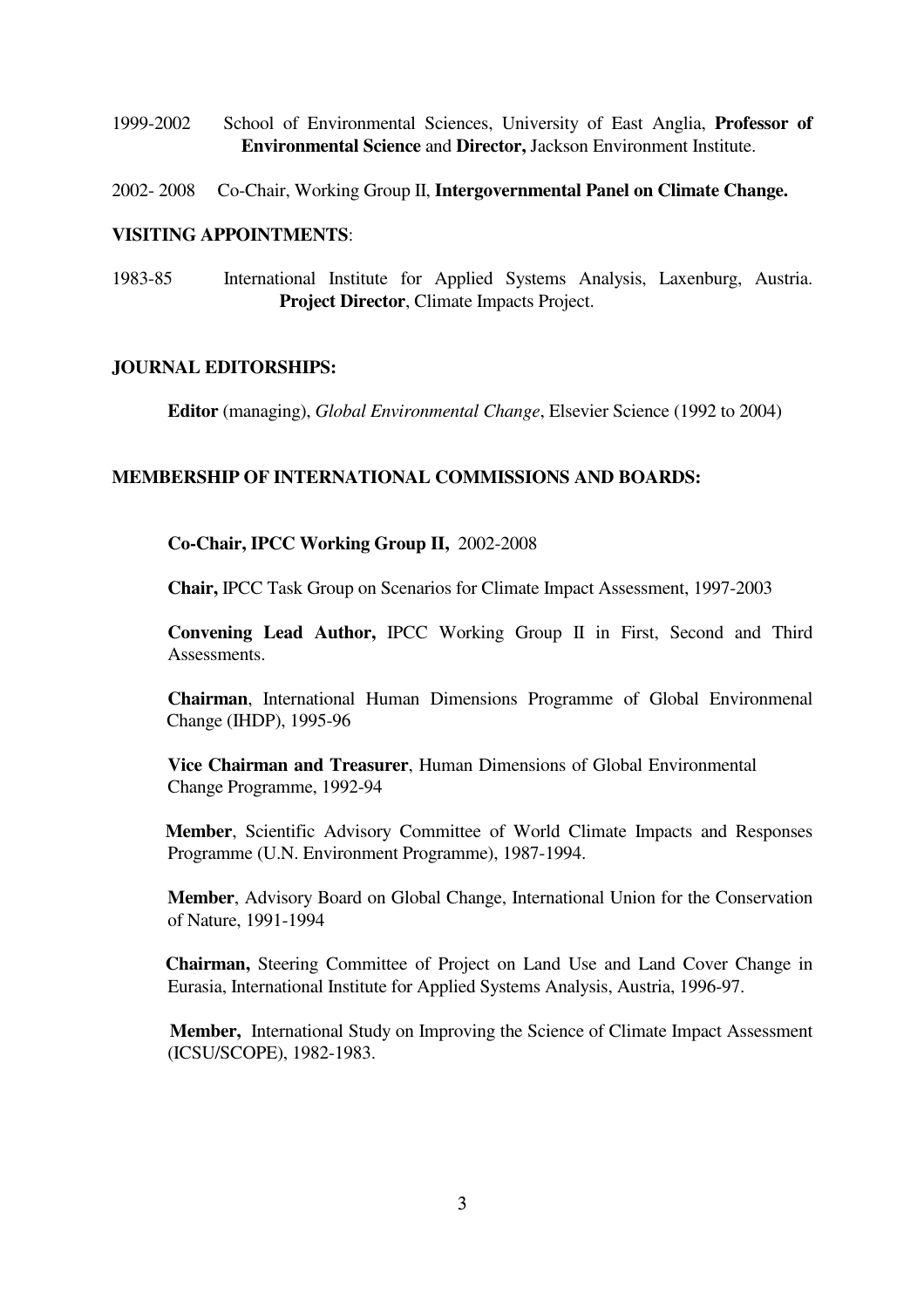#### **MEMBERSHIP OF NATIONAL REVIEW GROUPS AND BOARDS:**

 **Chairman**, Working Group IV (Impacts), UK NERC TIGER Programme, 1990-6.

 **Chairman,** U.K. Climate Change Impacts Review Group, Department of the Environment, 1989-96.

 **Member**, Committee on Global Environmental Change, UK ESRC, 1991-95

 **Member**, U.K. Committee for the International Geosphere-Biosphere Programme, 1993-96

 **Member**, Governing Body of UK AFRC Institute of Grassland and Environmental Research, 1993-97

 **Member**, Scientific Advisory Committee to UK Business in the Environment, 1992-98.

# **PUBLICATIONS**

# **(Professor M.L. Parry)**

#### **Books, reviewed journal articles and reviewed reports**

| 1967 | (with G.D. Hammond) Agriculture in a Mende village, east Sierra<br>Leone, Journal of the Durham University Geographical Society,<br>$9(1967): 75-112$ |
|------|-------------------------------------------------------------------------------------------------------------------------------------------------------|
| 1968 | Agriculture in the Christiana area, Jamaica: ideology and practice,<br>Journal of the Jamaican Geographical Society, 3:8-11                           |
| 1975 | Secular climatic change and marginal agriculture, Trans. Inst. Br. Geogr.<br>$64:1-15$                                                                |
| 1975 | County maps as historical sources - A sequence of surveys in south-east<br>Scotland, Scottish Studies, 19:15-26                                       |
| 1976 | A typology of cultivation ridges in southern Scotland, Tools and Tillage,<br>$3:3-19$                                                                 |
| 1976 | Scotland's agricultural improvement, <i>Area</i> , 8:238-239                                                                                          |
| 1976 | The abandonment of upland settlement in southern Scotland, Scott.<br>Geogr. Mag. 92:50-60                                                             |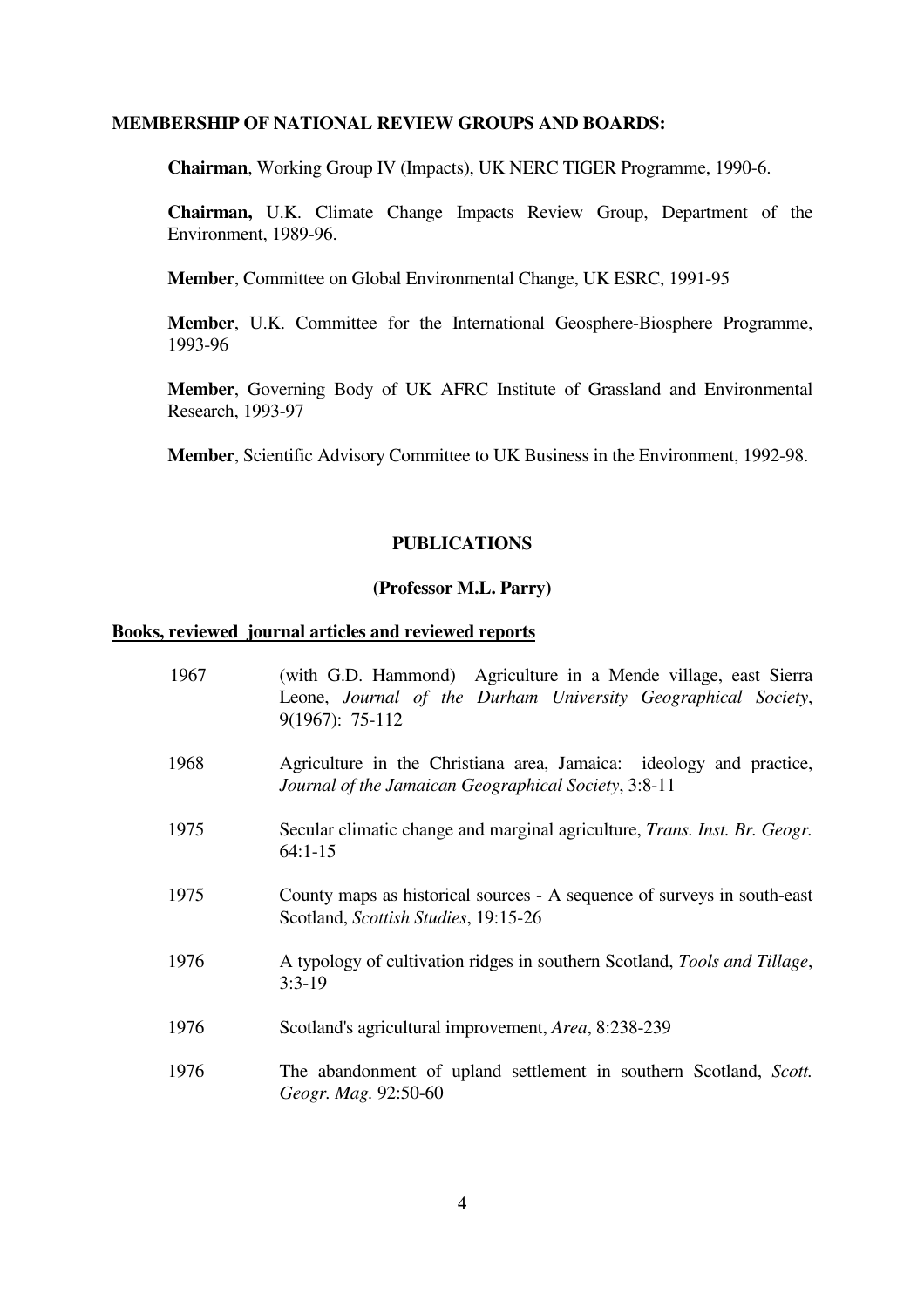| 1976 | The significance of the variability of summer warmth in upland Britain,<br>Weather 31:212-217                                                                                                                                                                                                                  |
|------|----------------------------------------------------------------------------------------------------------------------------------------------------------------------------------------------------------------------------------------------------------------------------------------------------------------|
| 1976 | The mapping of abandoned farmland in upland Britain:<br>A<br>reconnaissance survey in south-east Scotland, Geogr. Jour. 142:101-110                                                                                                                                                                            |
| 1976 | Mapping moorland change: A framework for land-use decisions in the<br>Peak District, Peak Park Planning Board, Bakewell, 40 pp. re-published<br>as: A framework for land-use planning in moorland areas, Occasional<br>Publication No. 4, Department of Geography, University of<br>Birmingham, (1977), 40 pp. |
| 1978 | Climatic change, agriculture and settlement.<br>Dawson (Folkestone,<br>U.K.) and Archon (Hamden, Conn.) 216 pp.                                                                                                                                                                                                |
| 1979 | The impact of climatic change, <i>Nature</i> 280:634-635                                                                                                                                                                                                                                                       |
| 1979 | Aerial photographic evidence of moorland change, in: Gilg, A.W. (Ed.)<br>Policies for landscapes under pressure. Northgate: London, pp. 43-55                                                                                                                                                                  |
| 1979 | Monitoring upland landscape change by remote sensing, in: Smith, D.<br>(Ed.) Landscape towards 2000: Desolation or conservation. Landscape<br>Institute, London, pp 49-52                                                                                                                                      |
| 1979 | Climatic change, settlement and agriculture, in:<br>Mertens, J. (Ed.)<br>Sources de la geographie historique en Belgique,<br>Archives Generales<br>due Royaume, Bruxelles, pp. 498-522                                                                                                                         |
| 1979 | Mapping moorland change: A rejoinder. <i>Landscape Research</i> 4(3):25                                                                                                                                                                                                                                        |
| 1980 | Ed., with Slater, T.R. The making of the Scottish countryside, Croom<br>Helm, London, 327 pp.                                                                                                                                                                                                                  |
| 1981 | The course of rural change in Scotland, in: Parry, M.L. and Slater, T.R.<br>(Eds.) The making of the Scottish countryside, Croom Helm, London, pp<br>$17 - 20$                                                                                                                                                 |
| 1981 | Ed., with C. Delano-Smith. Consequences of climatic change,<br>Nottingham, 110 pp.                                                                                                                                                                                                                             |
| 1981 | Climatic change and the agricultural frontier, in: Wigley, T.M.L. et al.,<br>Climate and History, Cambridge University Press, Cambridge, pp. 319-<br>336                                                                                                                                                       |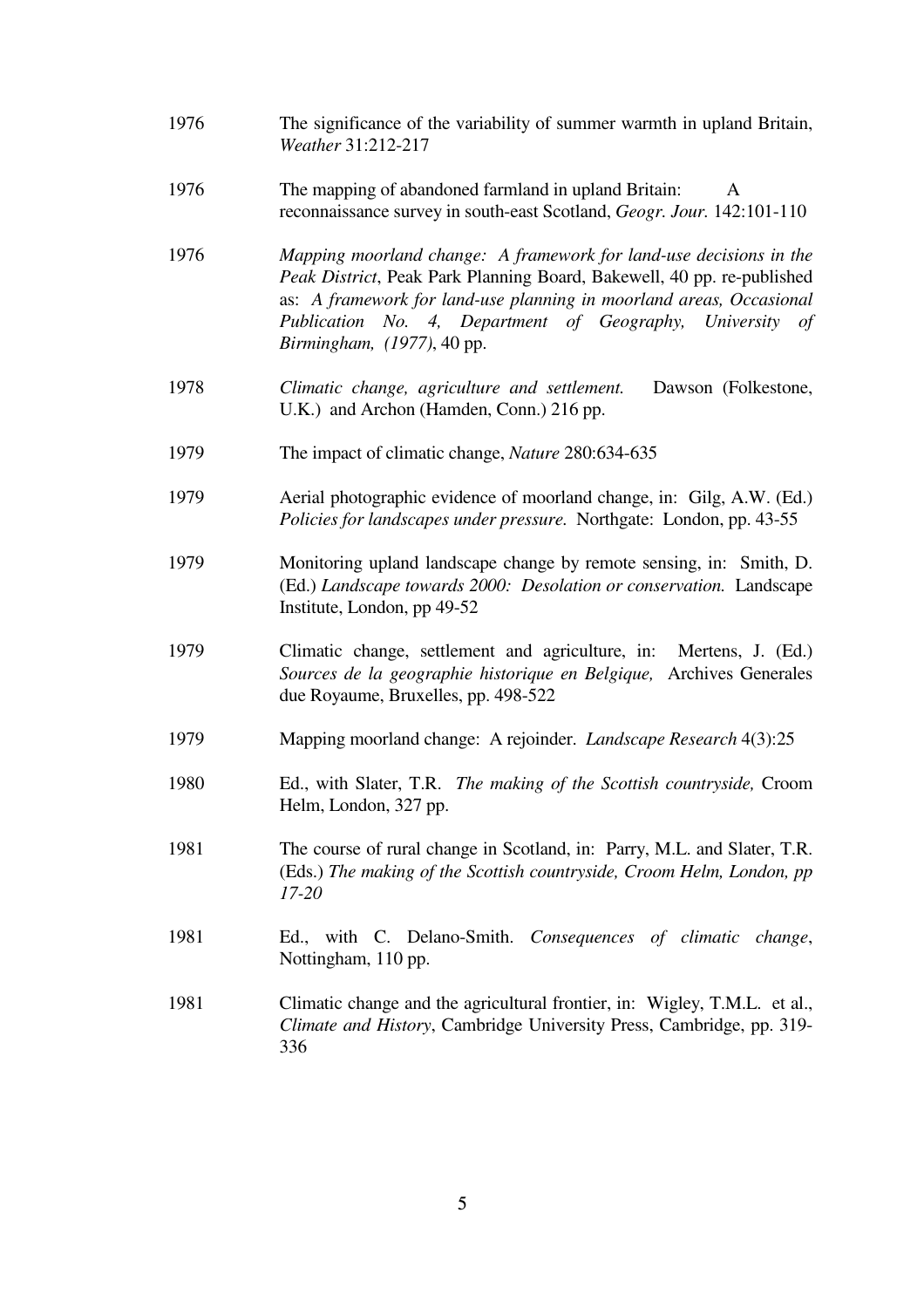| 1981 | Evaluating the impact of climatic change: in: C. Delano-Smith and              |
|------|--------------------------------------------------------------------------------|
|      | M.L. Parry (Eds.), <i>Consequences of climatic change</i> , Nottingham, pp. 5- |
|      |                                                                                |

 1982-84 *Surveys of Moorland and Roughland Change*. Reports of the Moorland Change Project, Department of Geography, University of Birmingham [Note: These are externally reviewed reports]

> (with A. Bruce and C.E. Harkness) *Changes in the extent of moorland and roughland in Northumberland National Park, Report No. 4,* 66 pp.

> (with A. Bruce and C.E. Harkness) *Changes in the extent of moorland and roughland in the North York Moors*, Report No. 5, 71 pp.

> (with A. Bruce and C.E. Harkness) *Changes in the extent of moorland and roughland on Dartmoor, Report No. 6,* 65 pp.

> (With A. Bruce and C.E. Harkness) *Changes in the extent of moorland and roughland in the Brecon Beacons, Report No. 7*, 77 pp.

> (with A. Bruce and C.E. Harkness) *Changes in the extent of moorland and roughland on Dartmoor - A supplementary survey to 1979, Report No. 13.*

> (with A. Bruce and C.E. Harkness) *Changes in the extent of moorland and roughland in the Yorkshire Dales National Park, Report No. 9,* 77 pp.

> (with A. Bruce and C.E. Harkness) *Changes in the extent of moorland and roughland in the Lake District National Park, Report No. 10,* 64 pp. (Report 1 to 3 forthcoming; Reports 11 and 12 by other authors).

- 1982 The problem of climate in history, *Climatic Change,* 4: 107-110.
- 1982 The changing use of land, in: R.J. Johnston and J. Doornkamp (Eds.) *The changing geography of the United Kingdom,* London, pp. 13-35.
- 1982 Monitoring changes in the extent of moorland in National Parks, in: K. Hearn (Ed.) *Recreation Ecology Research Group Report No. 8*, pp. 8- 19.
- 1983 Assessing the impact of climatic change, *Transactions of the Nebraska Academy of Sciences,* 9:65-70
- 1983 (with T.R. Carter) *Assessing impacts of climatic change in marginal areas: The search for an appropriate methodology,* IIASA Working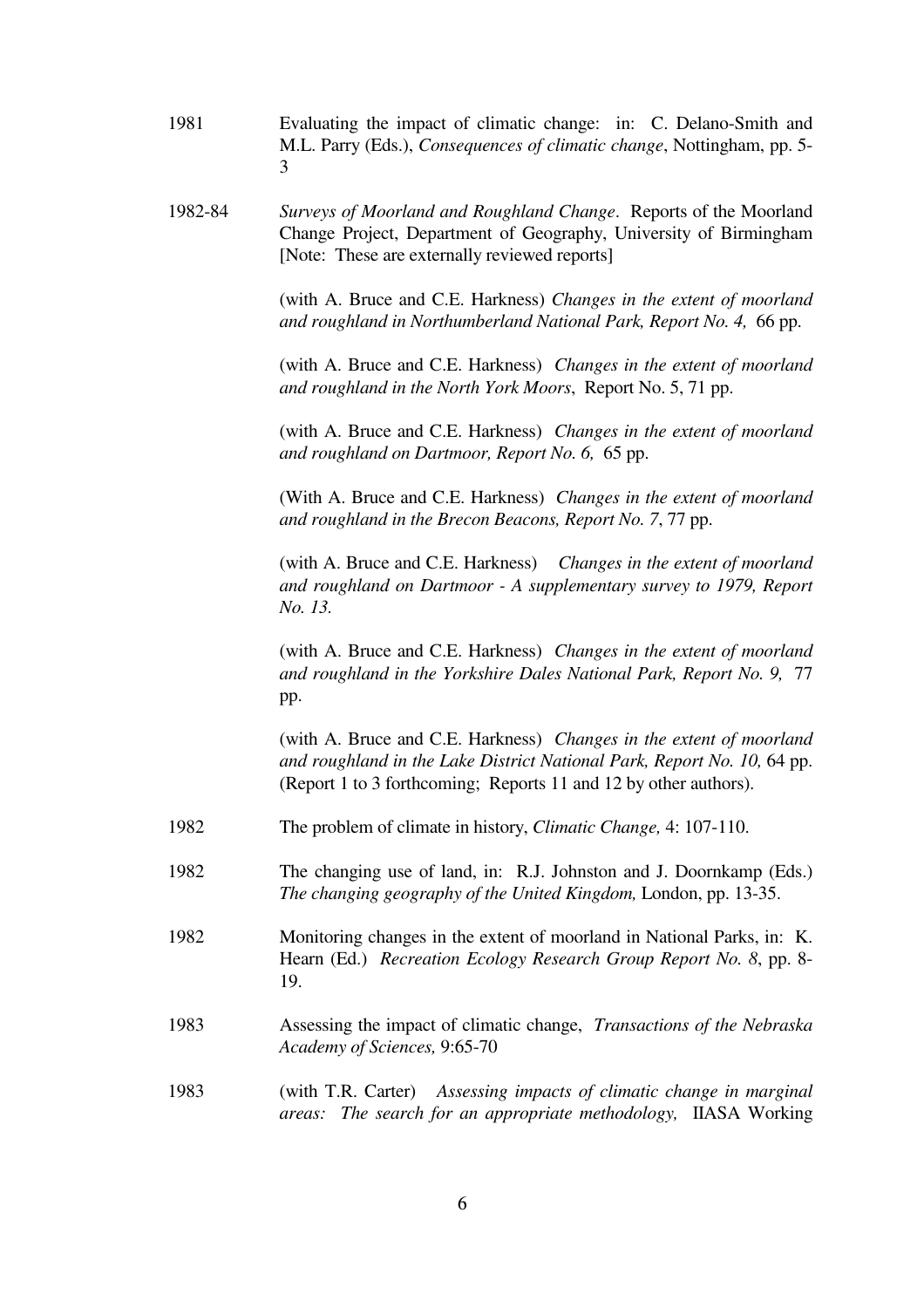Paper WP-83-77, International Institute for Applied Systems Analysis, Laxenburg, Austria, 24 pp.

- 1983 Changing legislation by research. *SSRC Newsletter,* 50:23-24.
- 1984 (with T.R. Carter) *Climate Impact Assessment in Cold Regions.* International Institute for Applied Systems Analysis, Summary Report SR-84-1, Laxenburg, Austria, 42 pp.
- 1984 (with T.R. Carter) Strategies for assessing impacts of climatic change in marginal areas, in: Morner, N.-A. and Karlen, W. (Eds.) *Climatic changes on a yearly to millenial basis,* Reidel, Dordrecht, 401-415.
- 1984 (with B. Bolin and M. Glantz) *Report of the study conference on sensitivity of ecosystems and society to climate change*, World Climate Impact Studies Programme, WCP-83, 40 pp.
- 1984 Evaluating sensitivity and impact: The methodology emerging from studies of climatic change in cold areas, in: Bolin B., Glantz, M. and Parry, M.L. *The sensitivity of ecosystems and society to climatic change, ibid.,* pp. 15-29
- 1985 (with G. Sinclair) *Mid-Wales Uplands Study*. Countryside Commission Cheltenham, 40 pp.
- 1985 Editor, *Climatic Change* 7(1), Special Issue: The sensitivity of natural ecosystems and agriculture to climate change. 151 pp.
- 1985 (with T.R. Carter) The effect of climatic variations on agricultural risk, *Climatic Change* 7(1):95-110
- 1985 Estimating the sensitivity of natural ecosystems and agriculture to climatic change, *Climatic Change* 7(1):1-3
- 1985 Assessing the impact of climate change on marginal areas, in: Kates, R.W. *et al.,* (Eds.) *Climate impact assessment: Studies of the interaction of climate and society.* Wiley, New York, pp. 351-367
- 1985 Upland settlement and climatic change: The medieval evidence, in: D. Spratt and C. Burgess (Eds.) *Upland settlement in Britain: The second millenium and after*, British Archaeological Reports 143, London, pp. 35-49
- 1985 (with T.R. Carter and N.T. Konijn) Climate impact analysis in cold regions, *Nordia* 18(2):67-79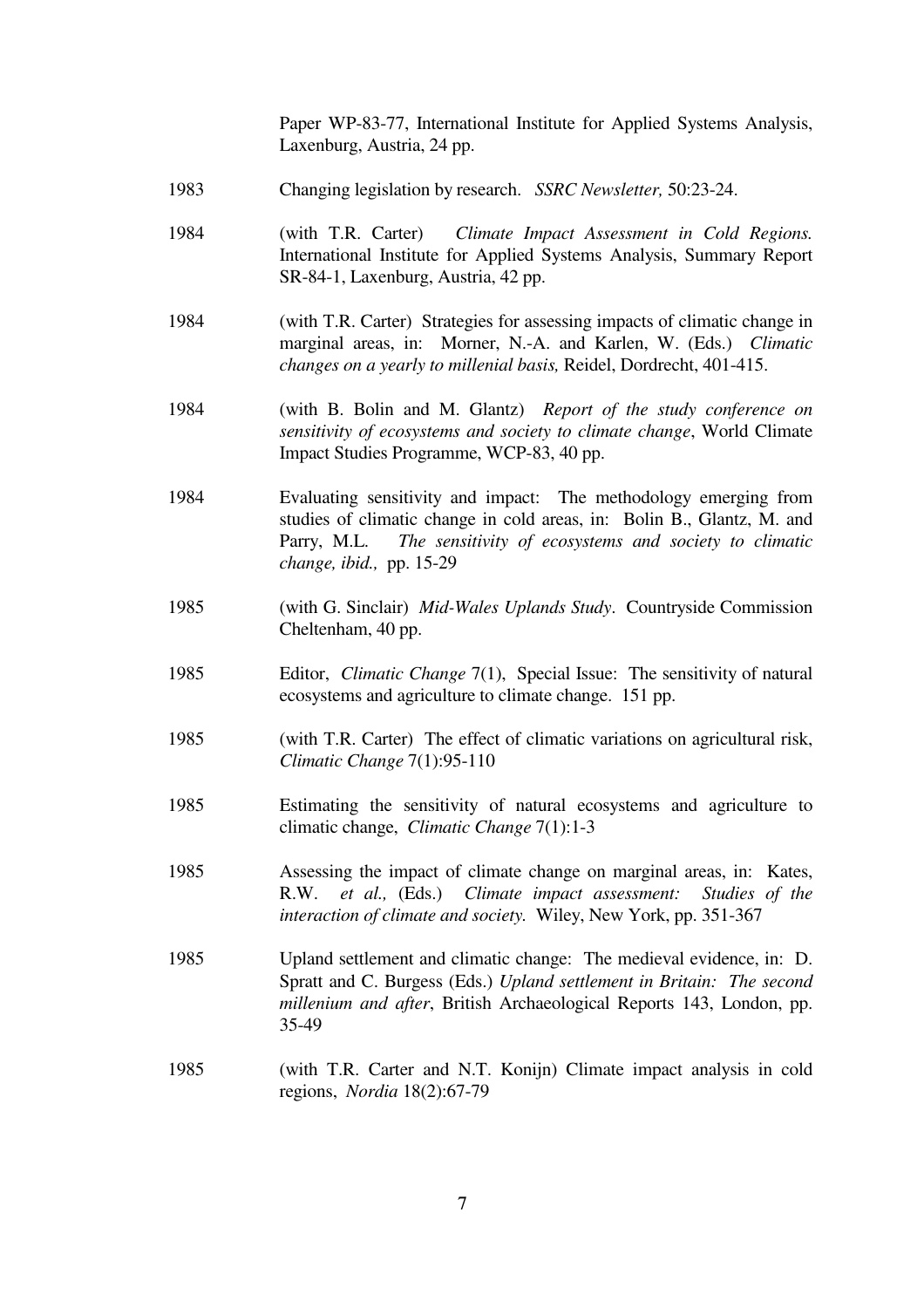- 1985 (with T.R. Carter and N.T. Konijn) Estimating climate impacts on food production in climate-sensitive areas, *Climatological Bulletin* 19(1):23- 26
- 1985 (with T.R. Carter and N.T. Konijn) Climate change: How vulnerable is agriculture? *Environment* 27(1):4-6
- 1985 (with T.R. Carter and N.T. Konijn) IIASA/UNEP Climate Impacts Project: The vulnerability of food production in climate-sensitive areas. *Bull. Am. Met. Soc.*, Vol. 66(10):1310-1311
- 1986 (with Warrick, R.A. and Gifford, R.M.)  $CO<sub>2</sub>$ , climate change and agriculture, in: Bolin, B. et al., (Eds.) *The greenhouse effect, climatic change and ecosystems,* SCOPE 29, Wiley, New York, pp. 393-473
- 1986 Some implications of climatic change for human development, in: Clark, W. and Munn, R.E., *Sustainable development of the biosphere,* Cambridge University Press, Cambridge, pp. 378-407
- 1986 (with T.R. Carter) Climatic changes and changes in crop yield variability, in: Hazell, P.B.R. (Ed.) *Summary Proceedings of a Workshop on Cereal Yield Variability,* International Food Policy Research Institute, Washington, D.C., pp. 47-70
- 1986 (with T.R. Carter) Effects of climatic changes on agriculture and forestry: An overview, in: Titus, J.F. (Ed.) *Health and Envirolnmental Effects of Ozone Modification and Climate Change*, U.S. Environmental Protection Agency, Washington, D.C., pp. 257-297
- 1987 (with R.E. Chen) *Policy-oriented impact assessment of climatic variations*, IIASA, Research Report, RR-87-7, 54 pp. Reprinted 1988 as *Climate Impacts and Public Policy*, IIASA/UNEP, 54 pp.
- 1987 Climate impact assessment: A review of some approaches, in: D.A. Wilhite *et al., Planning for drought,* Westview Press, Boulder, pp. 165- 186
- 1987 An overview of climate impact studies in: Magill, B.L. and Geddes, F. (Eds) *The Impacts of Climate Change and Variability on the Canadian Prairies.* Saskatchewan Research Council, Edmonton, Canada, pp. 93- 128
- 1988 Ed. (with T.R. Carter and N.T. Konijn) *The impact of climatic variations on agriculture. Vol. 1. Assessments in cool temperate and cold regions,* 880 pp., Kluwer, Dordrecht, for UNEP and IIASA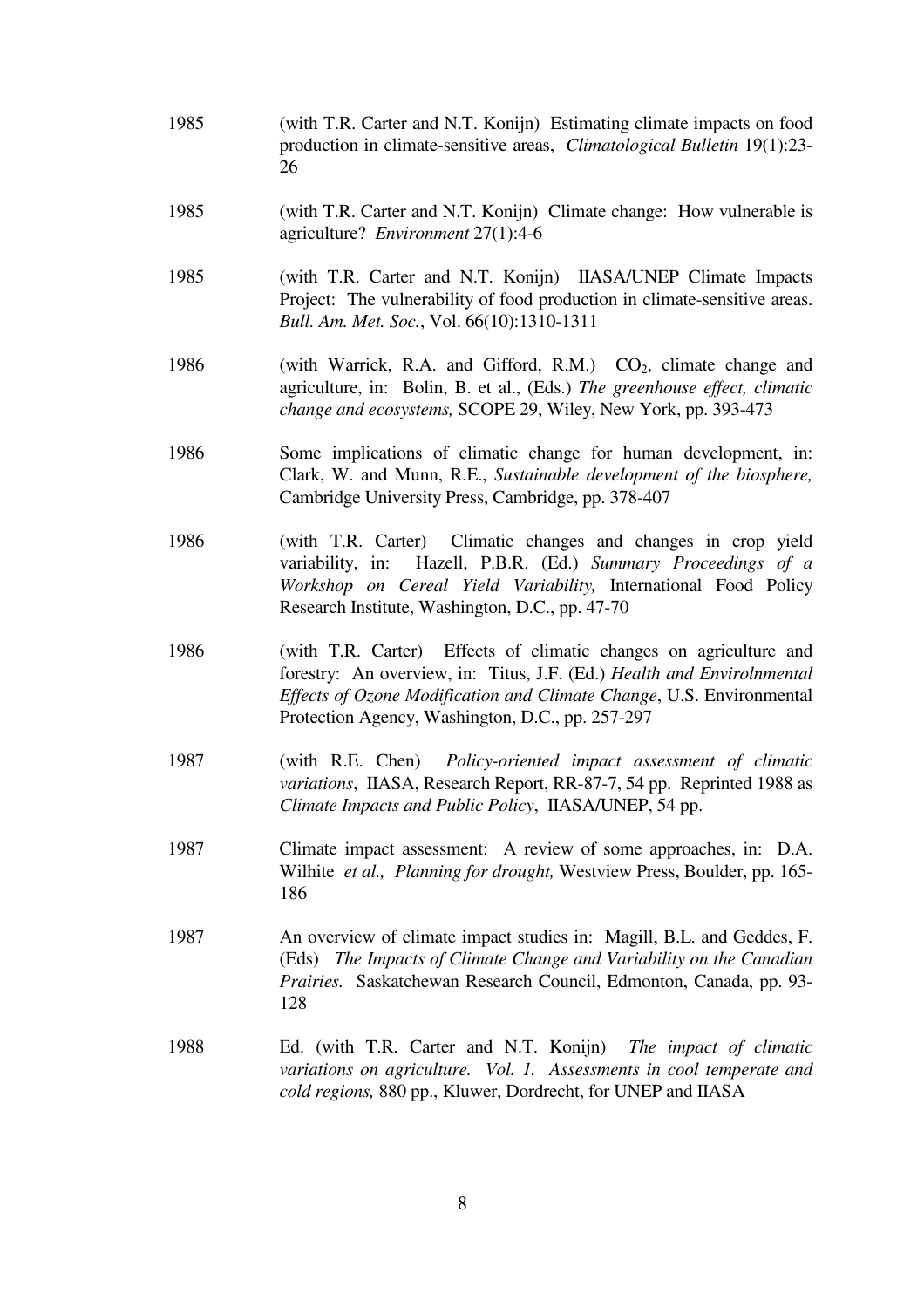- 1988 Ed. (with T.R. Carter and N.T. Konijn) *The impact of climatic variations on agriculture, Vol. 2. Assessments in semi-arid regions*, 700 pp., Kluwer, Dordrecht, for UNEP and IIASA
- 1988 (with T.R. Carter) The assessment of effects of climatic variations on agriculture: aims, methods and summary of results, in: Parry, M. L. et al., (Eds.), *The impact of climatic variations on agriculture. Vol. 1. Assessment in cool temperate and cold regions*, Kluwer, Dordrecht, Netherlands, pp. 11-95
- 1988 (with T.R. Carter) The assessment of effects of climatic variations on agriculture in semi-arid regions: aims, methods and summary of results, in: Parry, M.L. et al., (Eds.), *The impact of climatic variations on agriculture, Vol. 2. Assessment in semi-arid regions*, Kluwer, Dordrecht, Netherlands, pp. 10-93
- 1988 (with N.J. Read) (Eds.) *The impact of climatic variability on U.K. industry,* Atmospheric Impacts Research Group, University of Birmingham, AIR Report 1, 69 pp.
- 1988 (with T.R. Carter) Assessing the impacts on climatic change and forestry, in R. Fantechi and A. Ghazi (Eds.) *Carbon Dioxide and other Greenhouse Gases: Climatic and Associated Impacts*, Kluwer, The Netherlands, 256-269
- 1988 (with T.R. Carter) *Climate change andagriculture, in: J. Topping (Ed.) Proceedings of the Second North American Conference on Preparing for Climate, Change*, The Climate Institute, Washington, D.C.
- 1989 The Impact of Warming on Agriculture. *Forum for Applied Research and Public Policy,* 4(4): 3-46, Tennessee Valley Authority, Knoxville, Tennessee, USA.
- 1989 Potential Impacts of Climatic Change in the U.K. *Agricultural Engineer,*  Vol. 44(4): 124-125, Institution of Agricultural Engineers, Silsoe, Bedfordshire, UK.
- 1989 (with T.R. Carter) An Assessment of the Effects of Climatic Change on Agriculture. *Climatic Change* 15: 95-116, Reidel, Dordrecht, The Netherlands.
- 1989 (with T.R. Carter) The Impact of Climatic Change on Agriculture. In: *Coping with Climate Change,* pp 180-185, Climate Institute, Washington DC.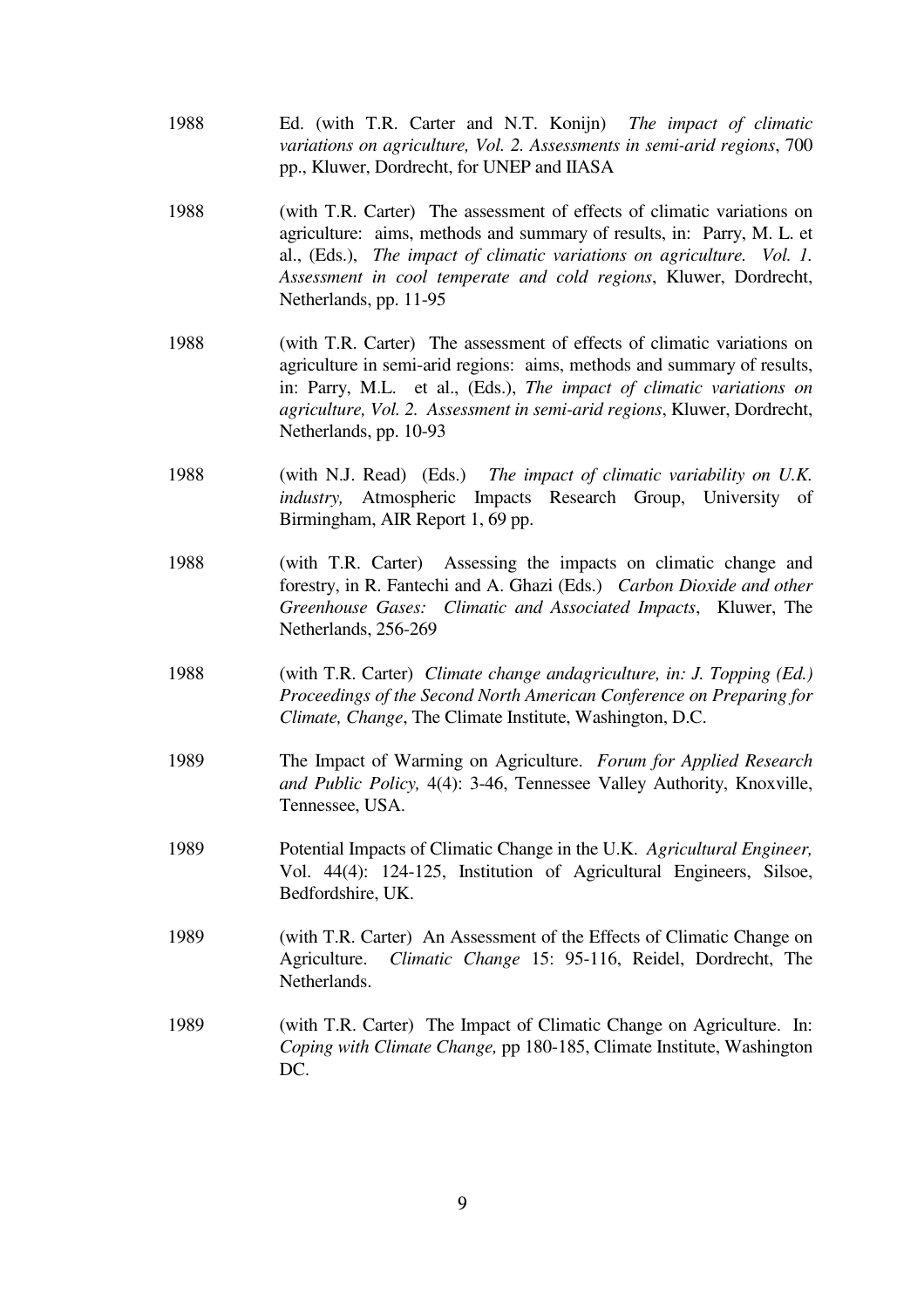| 1989 | (with T.R. Carter) The effect of climatic variations on food production.<br>In: Climate and Food Security, pp. 429-450, IRRI, Manila, Philippines.                                                                                                                                                    |
|------|-------------------------------------------------------------------------------------------------------------------------------------------------------------------------------------------------------------------------------------------------------------------------------------------------------|
| 1989 | (with S.K. Sinha) Food Security. In: The Changing Atmosphere, pp.<br>321-323, WMO, Geneva, Switzerland.                                                                                                                                                                                               |
| 1989 | (with Easterling, W.E. and Crosson, P.R.) Adapting future agriculture to<br>changes in climate. In: Rosenberg, N.J., Easterling, W.E., Crosson,<br>P.R., Darmstadter, J. (Eds), Greenhouse warming:<br>abatement and<br><i>adaptation</i> , pp. 91-104, Resources for the Future, Washington DC, USA. |
| 1989 | The potential impact on agriculture of the "Greenhouse Effect".<br>In:<br>Bennett, R.M. (Ed), The Greenhouse Effect and UK Agriculture, pp. 17-<br>23, CAS Paper 19, Reading, UK.                                                                                                                     |
| 1990 | (with T.R. Carter and J.H. Porter) The Greenhouse Effect and the Future<br>of UK Agriculture. Journal of the Royal Agricultural Society of<br>England, 150: 120-131., Roy. Agric. Soc. England, London, UK.                                                                                           |
| 1990 | The Potential Impact on Agriculture of the Greenhouse Effect. Land Use<br>Policy, 7: 109-123, Butterworth-Heinemann, Oxford, UK.                                                                                                                                                                      |
| 1990 | (with M.T. Jackson and B.V. Ford-Lloyd) (Eds) Climatic Change and<br>Plant Genetic Resources, 190 pp, Bellhaven Press.                                                                                                                                                                                |
| 1990 | (with T.R. Carter) An Assessment of the Effects of Climatic Change on<br>Agriculture. In: Jackson, M.T., Ford-Lloyd, B.V. and Parry, M.L.(Eds)<br>Climatic Change and Plant Genetic Resources, pp 61-84, Bellhaven<br>Press.                                                                          |
| 1990 | (with B.V. Ford-Lloyd and M.T. Jackson) Can Genetic Resources Cope<br>with Global Warming. In: Jackson, M.T., Ford-Lloyd, B.V. and Parry,<br>M.L. (Eds) Climatic Change and Plant Genetic Resources, pp 179-182,<br>Bellhaven Press.                                                                  |
| 1990 | (with J.H. Porter and T.R. Carter) Countdown to a new climate.<br>In:<br>Countryside News, issue 41, Jan/Feb. 1990, p.3, Gloucester, UK.                                                                                                                                                              |
| 1990 | (with J.H. Porter and T.R. Carter) Climatic Change and Implications for<br>Agriculture. In Outlook on Agriculture, Vol. 19, 1-9, Pergamon Press,<br>Elmsford, New York, USA.                                                                                                                          |
| 1990 | Climate Change and World Agriculture, Earthscan, London, 150 pp.                                                                                                                                                                                                                                      |
| 1990 | (with T.R. Carter and J.H. Porter) Effects of climatic changes on<br>agricultural potential in Europe, In: Boer, M.M. and De Groot (Eds.)                                                                                                                                                             |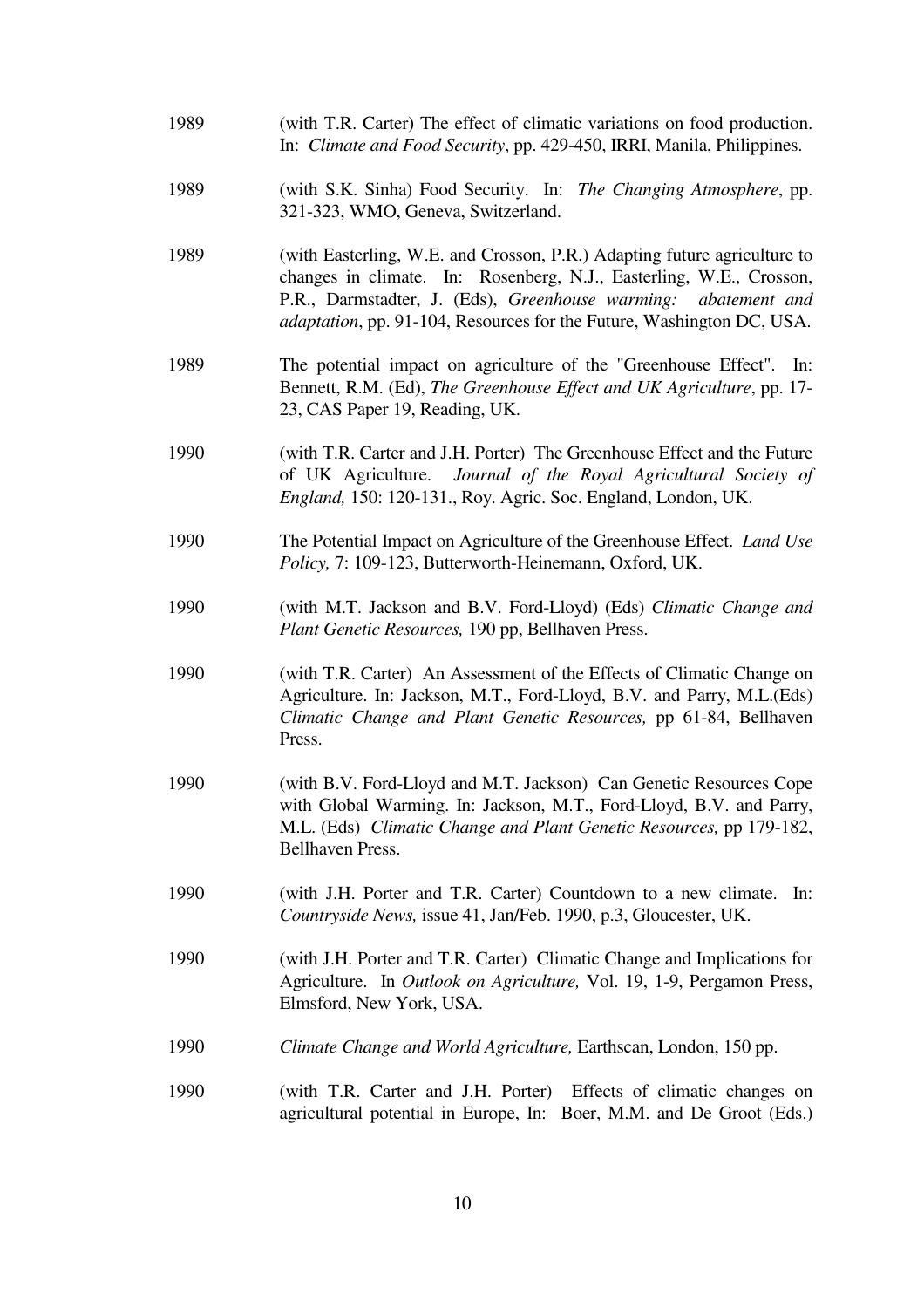*Landscape-ecological Impact of Climatic Change*, pp. 327-346, IOS Press, Amsterdam.

- 1990 (with J.H. Porter and T.R. Carter) Agriculture: Climatic change and the implications, *Trends in Ecological Research*, Vol. 5, 9, pp. 318-322, Elsevier Scientific Publishers Limited, Cambridge, UK.
- 1990 (with T.R. Carter and J.H. Porter) Climatic change and future agroclimatic potential in Europe. In: *International Journal of Climatology*, pp. 251-269, Wiley, Chichester, UK.
- 1990 (with T.R. Carter and N.T. Konijn) Climate impact analysis in cold regions. In: J.M. Gvishiani (Ed), *Methodological Problems of Systems Research,* VNISI, Moscow.
- 1990 (with T.R. Carter and J.H. Porter) Climatic change and future crop suitability in Europe. In: *The Greenhouse Effect and Primary Productivity in European Ecosystems*, Pudoc, Wageningen, The Netherlands.
- 1990 (with P.N. Duinker) Agriculture and forestry. In: *Climate Change: The IPCC Impacts Assessment*, pp 2-1 - 2-45, Australian Government Publishing Service, Canberra, Australia.
- 1990 (with T.R. Carter and J.H. Porter) The Greenhouse Effect and the Future of UK Agriculture. *Journal of the Royal Agricultural Society of England,* 150: 120-131., Roy. Agric. Soc. England, London, UK.
- 1990 The Potential Impact on Agriculture of the Greenhouse Effect. *Land Use Policy,* 7: 109-123, Butterworth-Heinemann, Oxford, UK.
- 1990 (with M.T. Jackson and B.V. Ford-Lloyd) (Eds) *Climatic Change and Plant Genetic Resources,* 190 pp, Bellhaven Press.
- 1990 (with T.R. Carter) An Assessment of the Effects of Climatic Change on Agriculture. In: Jackson, M.T., Ford-Lloyd, B.V. and Parry, M.L.(Eds) *Climatic Change and Plant Genetic Resources,* pp 61-84, Bellhaven Press.
- 1990 (with B.V. Ford-Lloyd and M.T. Jackson) Can Genetic Resources Cope with Global Warming. In: Jackson, M.T., Ford-Lloyd, B.V. and Parry, M.L. (Eds) *Climatic Change and Plant Genetic Resources,* pp 179-182, Bellhaven Press.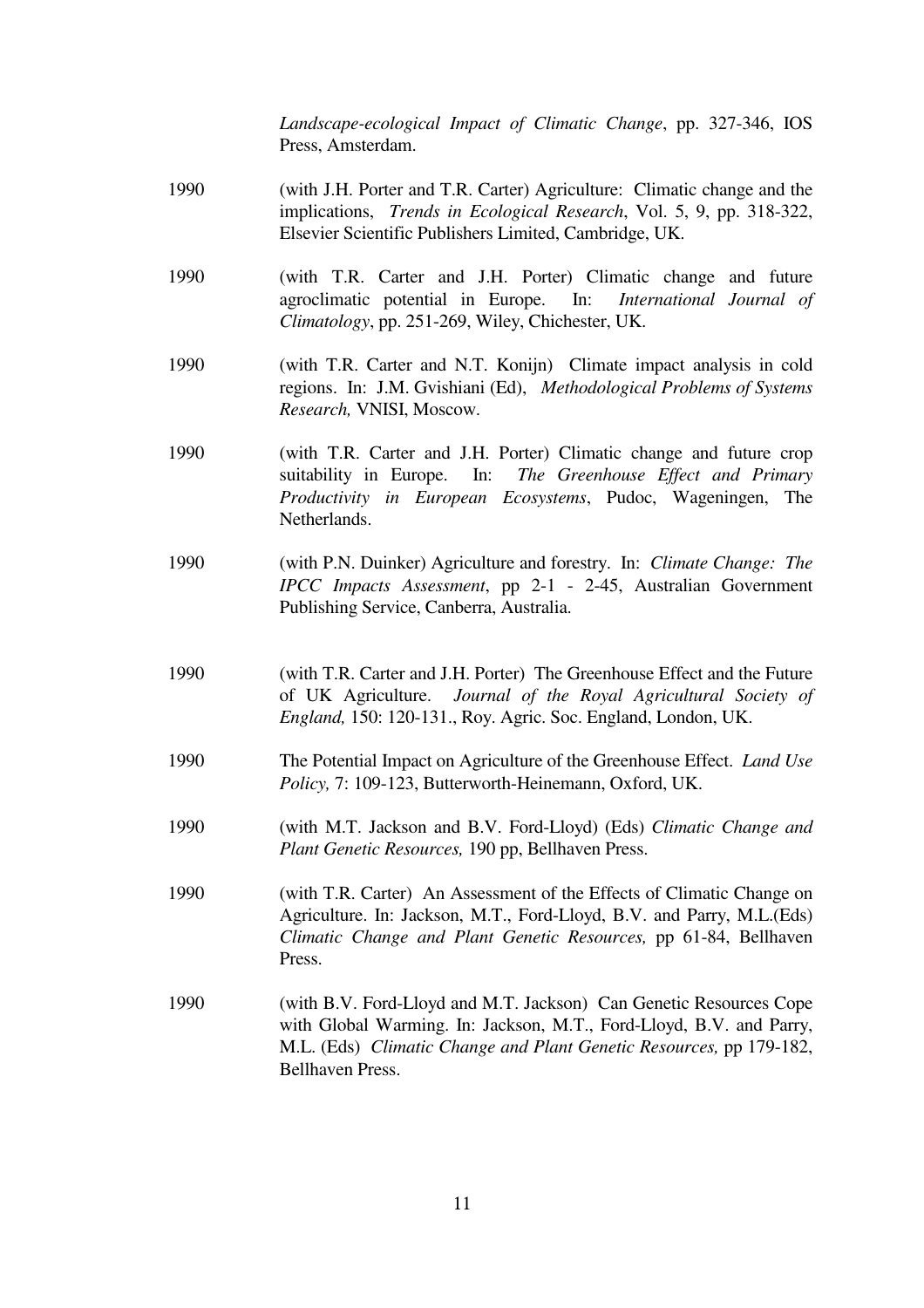- 1990 (with J.H. Porter and T.R. Carter) Countdown to a new climate. In: *Countryside News,* issue 41, Jan/Feb. 1990, p.3, Gloucester, UK.
- 1990 (with J.H. Porter and T.R. Carter) Climatic Change and Implications for Agriculture. In *Outlook on Agriculture,* Vol. 19, 1-9, Pergamon Press, Elmsford, New York, USA.
- 1990 *Climate Change and World Agriculture,* Earthscan, London, 150 pp.
- 1990 (with T.R. Carter and J.H. Porter) Effects of climatic changes on agricultural potential in Europe, In: Boer, M.M. and De Groot (Eds.) *Landscape-ecological Impact of Climatic Change*, pp. 327-346, IOS Press, Amsterdam.
- 1990 (with J.H. Porter and T.R. Carter) Agriculture: Climatic change and the implications, *Trends in Ecological Research*, Vol. 5, 9, pp. 318-322, Elsevier Scientific Publishers Limited, Cambridge, UK.
- 1990 (with T.R. Carter and J.H. Porter) Climatic change and future agroclimatic potential in Europe. In: *International Journal of Climatology*, pp. 251-269, Wiley, Chichester, UK.
- 1990 (with T.R. Carter and N.T. Konijn) Climate impact analysis in cold regions. In: J.M. Gvishiani (Ed), *Methodological Problems of Systems Research,* VNISI, Moscow.
- 1990 (with T.R. Carter and J.H. Porter) Climatic change and future crop suitability in Europe. In: *The Greenhouse Effect and Primary Productivity in European Ecosystems*, Pudoc, Wageningen, The Netherlands.
- 1990 (with P.N. Duinker) Agriculture and forestry. In: *Climate Change: The IPCC Impacts Assessment*, pp 2-1 - 2-45, Australian Government Publishing Service, Canberra, Australia.
- 1991 (with T.E. Downing) Global Warming: Climate Scenarios and International Agriculture, *Symposium on the Impacts of Climatic Change and Variability on the Great Plains*, Occasional Paper No. 12, University of Waterloo, pp. 43-53.
- 1991 (with T.E. Downing) Climatic change, agriculture and food security. In: *A Change in the Weather*, pp. 127-139, ACTS Press, Nairobi, Kenya.
- 1991 (with J.H. Porter and T.R. Carter) The potential effects of climate change on agricultural pests. *Agricultural and Forest Meteorlogy,* Vol. 57: 221- 240.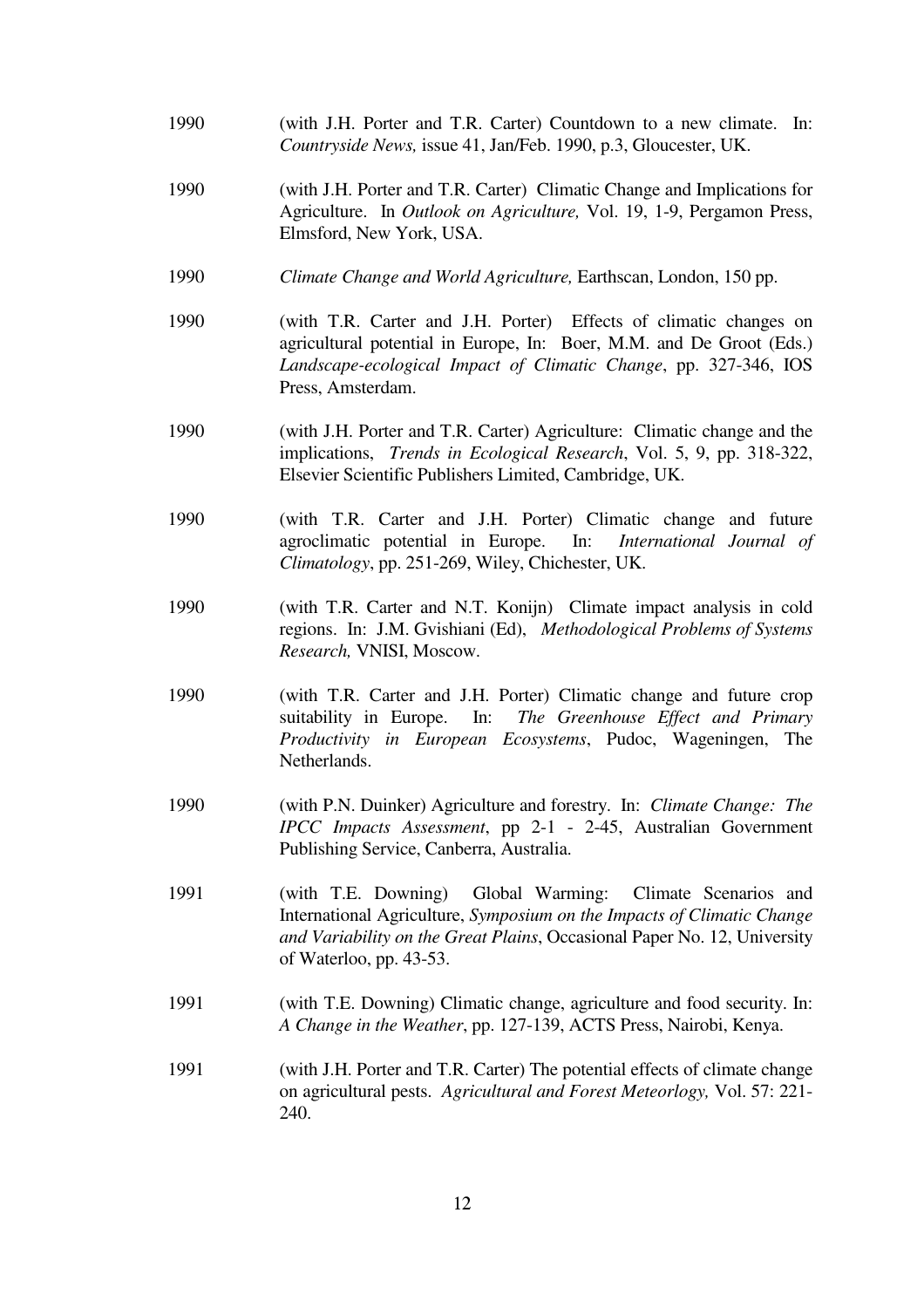- 1991 (with T.R. Carter and J.H. Porter) Climatic warming and crop potential in Europe. *Global Environmental Change*, Vol. 1:4: 291-313.
- 1991 (with J. Zhang) The potential effect of climatic changes on agriculture. In: *Climate Change: Science, Impacts and Policy*, pp. 279-290, Cambridge University Press, Cambridge, UK.
- 1991 The changing use of land. In: Johnstone, R.J. and Gardiner, V. (Eds) *The Changing Geography of the UK*, pp. 7-34, Routledge, London, UK.
- 1991 (ed) *The Potential Effects of Climate Change in the UK*, The Department of the Environment, London, UK., pp.
- 1991 (with A.P. Brignall and J.H. Porter) GIS and the impacts of climate change. *Mapping Awareness*, 5:6, July/August 1991.
- 1991 (with C.J. Parry) Global warming implications for housing and planning in the UK. In: *Housing and Planning Review Journal*, pp. 4-5, June/July 1991.
- 1991 (with C.J. Parry) Preparing for climatic change. In: *Town and Country Planning*, pp. 184-186, June 1991.
- 1991 (with T.R. Carter) Climatic changes and land use potential in Europe. In: Brouwer, F. (ed.), *Future Environments of Europe*, pp. 209-232, Kluwer, Dordrecht, The Netherlands.
- 1991 Climate Change and World Food Supply, King's School, Grantham, United Kingdom, 15 pp.
- 1991 The potential Effect of climate changes on Agriculture and land use. *Advances in Ecological Research*, 22: 63-91.
- 1991 Global Climate, British Gas, London, 10pp.
- 1992 *Climate Change and World Agriculture* (Japanese translation) Tuttle-Mori Agency, Toyoko, pp 159.
- 1992 Agriculture as a resource system. In: Bowler, I.R. (ed.), *The Geography of Agriculture in Developed Market Economies*, pp. 207-238, Longman Scientific & Technical, Harlow, Essex, United Kingdom.
- 1992 (with T.R. Carter, S. Nishioka and H. Harasawa) Preliminary Guidelines for Assessing Impacts of Climate Change. *Intergovernmental Panel on Climate Change*, 28 pp.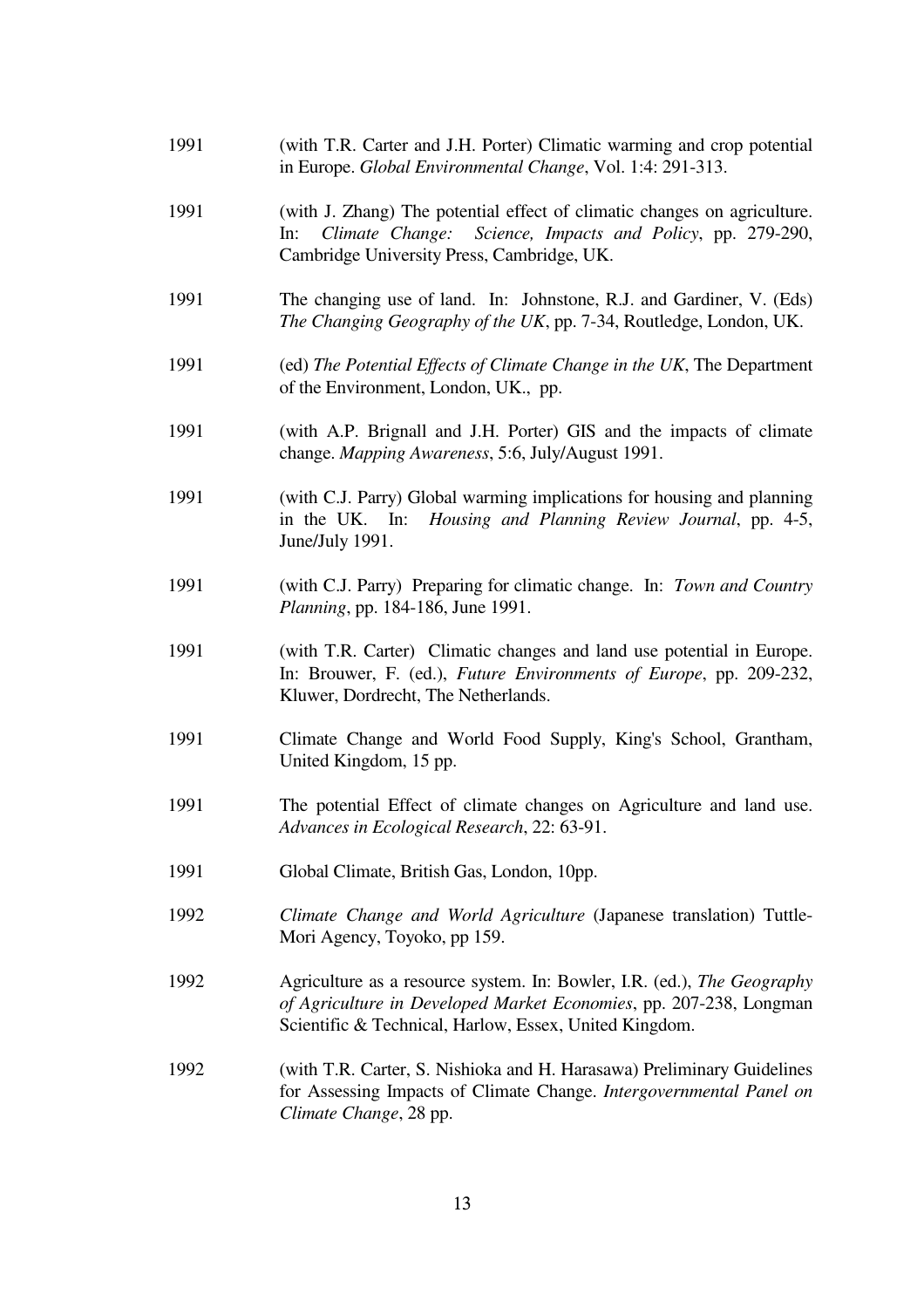- 1992 *The Potential Socio-economic Effects of Climate Change*. WMO/UNEP, Geneva, Switzerland, 28 pp.
- 1992 (with M. Blantran de Rozari, A.L. Chong and S. Panich, (eds.). *The Potential Socio-economic Effects of Climate Change in South-east Asia*. United Nations Environment Programme, Nairobi, 126 pp.
- 1992 (with T.R. Carter and J.H. Porter). Some implications of climatic change for agriculture in Europe. *Journal of Experimental Botany*, (43) No. 253: 1159-1167.
- 1992 (with J.E. Hossell and L.J. Wright). Land use in the United Kingdom. In: Whitby, M.C. (ed.), *Land Use Change: the causes and consequences*, ITE Symposium No. 27, HMSO, London.
- 1992 (with M.S. Swaminathan). Effects of climate change on food production. In: Mintzer, I.M. (ed.), *Avoiding Climate Shock: The Challenge of Responsible Development in a Warming World*, Cambridge University Press, Cambridge, United Kingdom.
- 1992 Climate change and the future of agriculture. *Innovation and New Materials*, Milan, Italy. Vol. 1: 38-53.
- 1992 The potential effect of climate changes on agriculture and land use, *Advances in Ecological Research,* Vol. 22, pp. 63-91.
- 1992 The Greenhouse effect and agriculture in N.W Europe, in: Collins, J.F. (Ed.) *Proceedings of 1992 AGMET Conference: Future of Irish Agriculture - The Role of Climate,* University College, Dublin, pp. 1- 10.
- 1992 (with T.R. Carter and J.H. Porter) Potential impact of climate change on agriculture in the UK, in: Battarbee, R.W. and Patrick, S.T. (Eds). *The Greenhouse Effect: Consequences for Britain*, ENSIS Publishing, London, pp 45-49.
- 1993 Climate change and the future of agriculture. In: *Proceedings of the Conference on Priorities for Water Resources Allocation and Management*, pp. 161-176, Overseas Development Administration, London, United Kingdom.
- 1993 Climate Change and the future of agriculture, *International Journal of Environment and Pollution,* 3(1-3): 13-30.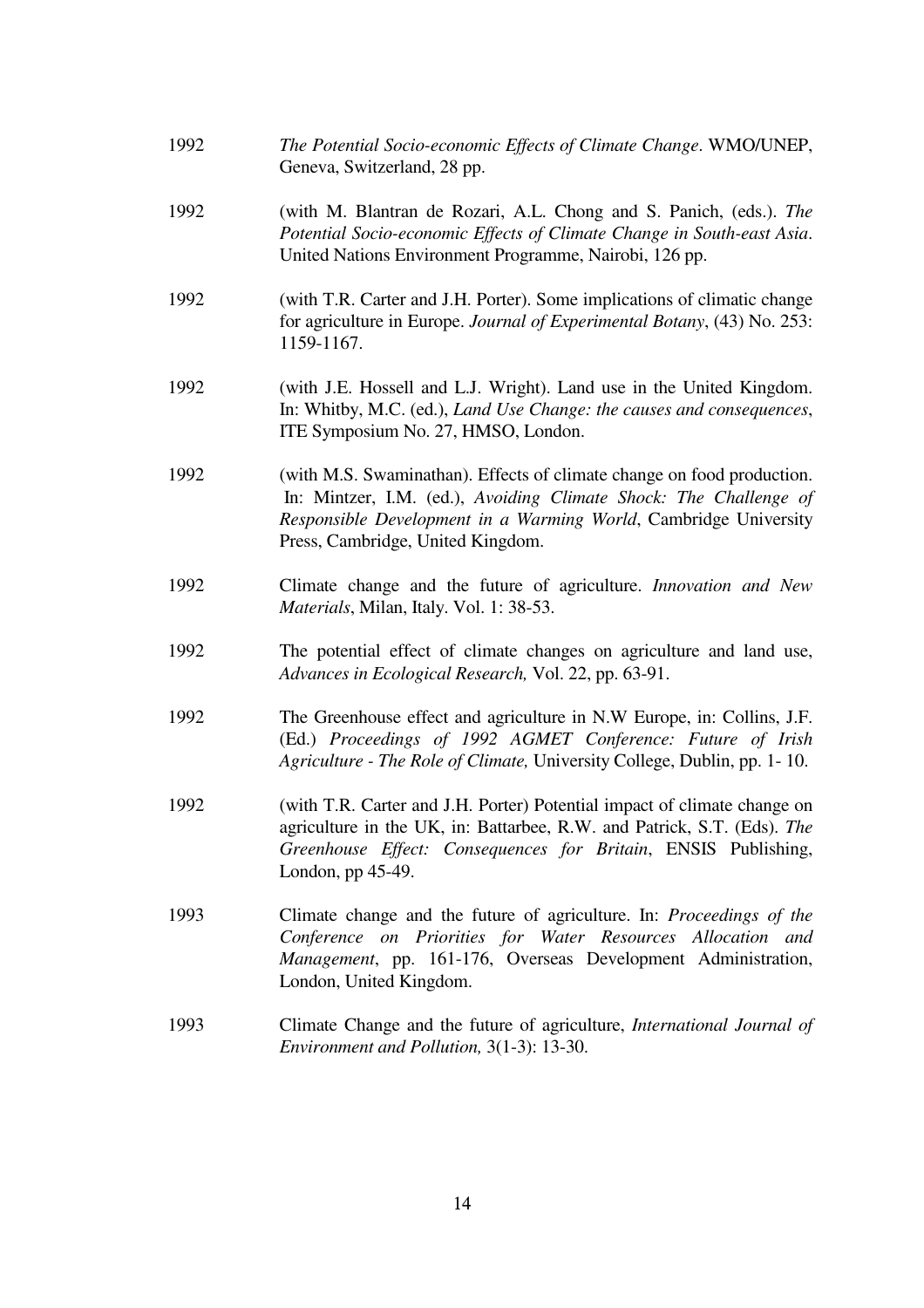- 1993 (with C.J. Parry) Agricultural geography of barley in: Jones, M., Mathyys, G. and Rikjs, D. (Eds.) *The Agrometeorology of Barley-based Farming Systems,* ICARDA, Aleppo, Syria, pp.15-31.
- 1993 (with G. Fischer, K.Frohberg and C.Rosenzweig) Climate change and world food supply, demand and trade, in: Kaya, Y., Nakicenovic, N., Nordhaus, W.D. and Toth, F.L. (Eds.) *Costs, Impacts and Benefits of CO2 Mitigations,* IIASA, Laxenberg, Austria, pp. 133-151.
- 1993 Ed. (with G.J. Kenny and P.A. Harrison) *The Effect of Climate Change on Agricultural and Horticultural Potential in Europe,* Research Report No.2, Environmental Change Unit, University of Oxford, Oxford, 240pp.
- 1993 (with C. Rosenzweig) Potential impacts of climate change on world food supply: a summary of a recent international study, in: Kaiser, H.M. and Drennen, T.E. (Ed.) *Agricultural Dimensions of Global Climate Change,*  St. Lucie Press, Delray Beach, Florida, pp. 87-116.
- 1993 (with C.Rosenzweig) The Potential Effects of Climate Change on World Food Supply, in Jackson, M.B. and Black, C.R. (Eds.) *Interacting Stresses on Plants in a Changing Climate,* Springer-Verlag, Berlin.
- 1993 (with M.Hulme and J.E. Hossell) Future climate change and land use in the United Kingdom, *Geographical Journal,* 159 (2):131-147.
- 1993 (with C.Rosenzweig) The potential effects of climate change on world food supply, in Atkinson, D. (Ed.) *Global Climate Change: Its Implications for Crop Protection,* British Crop Protection Council Monograph No.56, pp. 33-55.
- 1993 (with C. Rosenzweig) Implications for grasslands of the response to climate change by the world food system, in *Proceedings of the XVII International Grassland Congress,* 8-21 February 1993, Palmerston North, New Zealand, pp.1239-1246.
- 1993 (with C. Rosenzweig, G. Fischer and K. Frohberg), *Climate Change and World Food Supply*, Environmental Change Unit Research Report No. 3, University of Oxford, Oxford, United Kingdom, 40 pp.
- 1993 Geographers and the impact of climate change. In: Johnston, R.J. (ed.), *The Challenge for Geography*, pp. 138-147, Blackwell Publishers, Oxford, United Kingdom
- 1993 (with C. Rosenzweig,) Climate change, food supply and the risk of hunger, *The Lancet,* 342:1345-1347.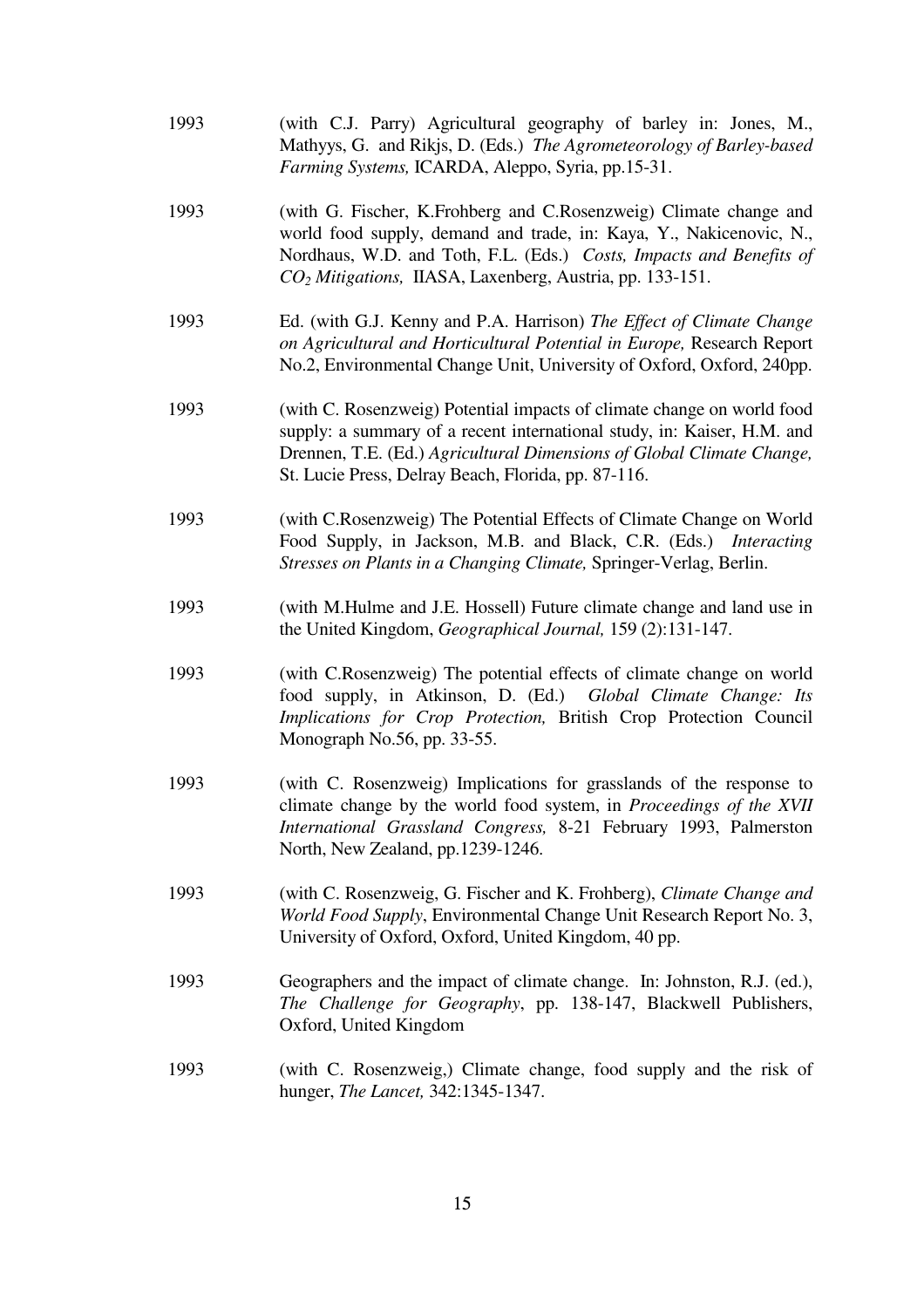| 1994 | (with C. Rosenzweig), The potential effects of climate change on<br>worldfood supply, Nature, 24 367: 133-138                                                                                                                                                                               |
|------|---------------------------------------------------------------------------------------------------------------------------------------------------------------------------------------------------------------------------------------------------------------------------------------------|
| 1994 | (with J.A. Lee and D. Norse), Monitoring the effects of acid deposition<br>and climate change on agricultural potential, in: Ruttan, V.(ed.),<br>Agriculture, Environment & Health: Sustainable Development in the<br>21st Century, University of Minnesota Press, Minneapolis, pp.284-307. |
| 1994 | (with G Fischer, K Frohberg & C Rosenzweig) Climate Change and<br>World Food Supply, Demand and Trade: Who Benefits, Who Loses?<br>Global Environmental Change, 4 (1): 7-23.                                                                                                                |
| 1994 | Edited (with T.E. Downing Climate Change and World Food Security,<br>Food Policy, (Special Issue) 19. (2).                                                                                                                                                                                  |
| 1994 | (with T. Carter, H Harawasa and S Nishioka) IPCC Technical<br>Guidelines for Assessing Climate Change Impacts and<br>Adaptations, University College London, London and Centre for Global<br>Environmental Change, Tsukuba, Japan, 59pp.                                                    |
| 1995 | Edited (with Rachel Duncan) The Economic Implications of Climate<br>Change in Britain, Earthscan, London, United Kingdom, 133 pp.                                                                                                                                                           |
| 1995 | Background to possible changes in the British Climate, in: Parry, M.L.<br>and Duncan, R. (Eds)) <i>ibid.</i> , pp1-8.                                                                                                                                                                       |
| 1995 | Implications for Agriculture and Land Use, in Parry, M.L. and<br>Duncan, R. (Eds)., <i>ibid.</i> , pp46-63.                                                                                                                                                                                 |
| 1995 | The Potential Effects of Climate Change on World Food Supply, in<br>Cartledge, B. (Ed.) Population and Environment: The 1994 Linacre<br>Lectures, Oxford University Press, Oxford, United Kingdom, pp. 74-97.                                                                               |
| 1995 | (with T.R. Carter) Effects of climate change on marginal uplands, in:<br>Beniston, M. (Ed.) Mountain Environments in Changing Climates,<br>Routledge, London.                                                                                                                               |
| 1995 | (with C. Rosenzweig), The potential effects of climate change on world<br>In: Grasman, J. (ed.), Predictability and Non-linear<br>food supply.<br>Modelling in Natural Sciences and Economies, Wageningen, The<br>Netherlands.                                                              |
| 1995 | (with T.E. Downing) Long-run global change: implications for agricultural<br>sustainability, in: Vosti, S.A., Reardon, T., von Urff, W. and Witcover, J                                                                                                                                     |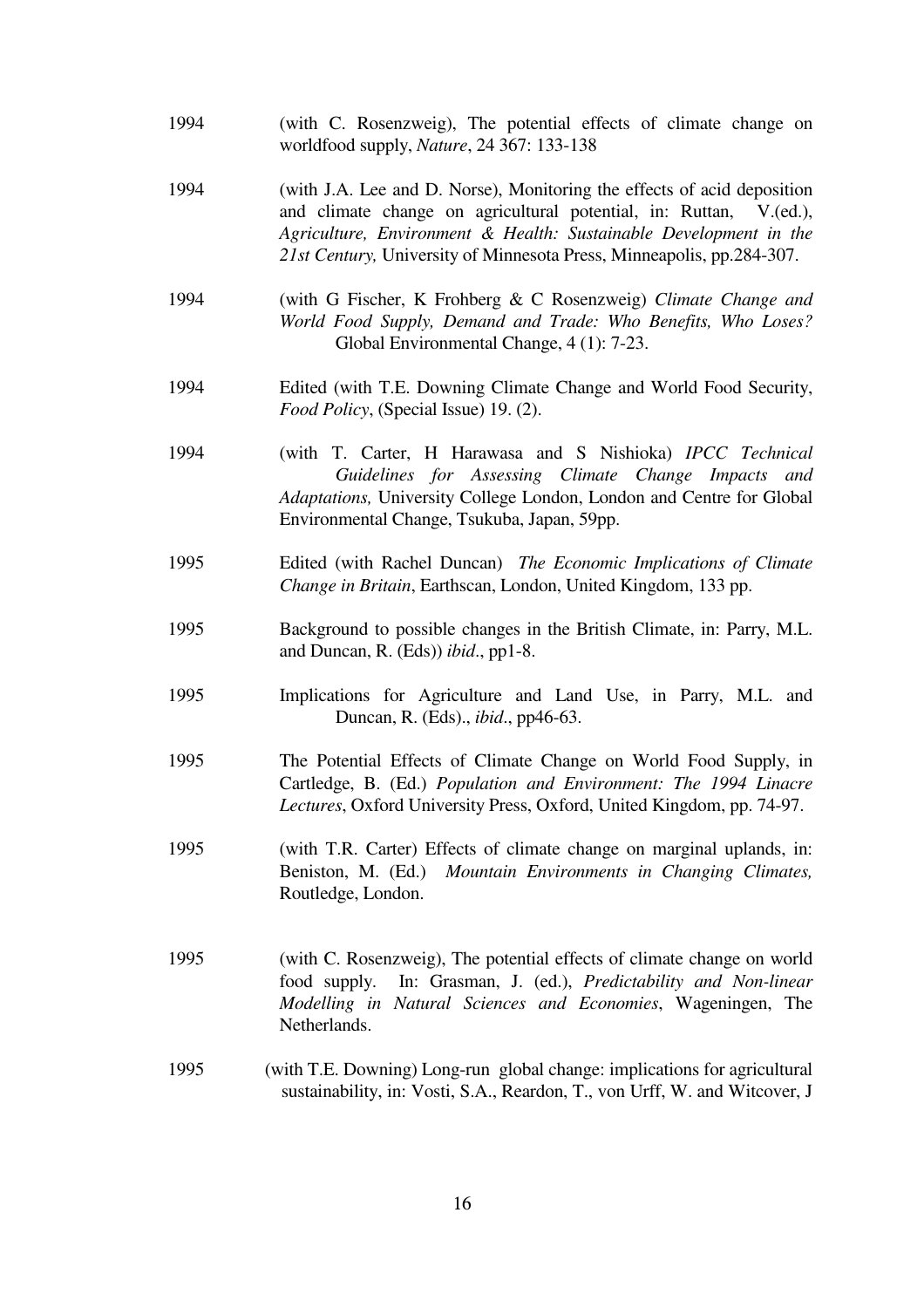(Eds.) *Agricultural Sustainability, Growth and Poverty Alleviation: IssueS and Policies,* John Hopkins University Press, Balitmore, 15 pp.

- 1996 (with T.R. Carter, S.Nishioka and H. Harasawa) Technical Guidelines for Assessing Climate Change Impacts and Adaptations, in: *Climate Change 1995. Impacts, Adaptations and Mitigation of Climate Change: Scientific-Technical Analyses.* Contribution of Working Group II to the Second Assessment Report of the Intergovernmental Panel on Climate Change, pp. 823-833. Cambridge University Press.
- 1996 (with C. Rosenzweig) The potential effects of climate change on world food supply. Reprinted in: Ramphal, S. and Sinding, S.W. (Eds.) *Population Growth and Environmental Issues*, Greenwood Publishing,
- 1996 (with G Fischer, K Frohberg and C Rosenzweig). Climate Change and World Food Supply, Demand and Trade. *Climate Change and Agriculture: Analysis of Potential International Impacts*. ASA Special publication no. 59.
- 1996 (with G Fischer, K Frohberg and C Rosenzweig). Impacts of Potential Climate Change on Global and Regional Food Production and Vulnerability. In: Downing T.E. (ed.) *Climate Change and World Food Security.* Springer-Verlag, Heidelberg.
- 1996 (Ed). *The potential effects of climatic change in the UK: Second Report of the Climate Change Impacts Review Group*: Department of the Environment: London.
- 1996 (with Hosell JE, Bruce R, Jones PJ, Rehman T, Marsh JS, Rosenzweig C, and Fischer G). Global and regional land-use responses to climate change In: *Global Change and Terrestrial Ecosystems*: Walker BH and Steffen WL: (Eds): Cambridge University Press, UK: pp466-483.
- 1996 (with Rosenzweig C, and Fischer G). World Food Supply: In: *As climate changes: international impacts and implications*. Strzepek KM and Smith JB (Eds): University Press, Cambridge, pp 27-56.
- 1996 (with Harrison P). The effect of climate change on agricultural and horticultural potential in Europe. In: *Proceedings of EC Symposium on Climate Change and Climate Impacts*: 6-10 September 1993: Copenhagen.
- 1996 (with Rosenzweig, C.). (reprinted): The potential effects of climate change on world food supply: In: *Population Growth and Environmental Issues*: Ramphal, S. and Sinding, S.W. (Eds): Greenwood Publishing.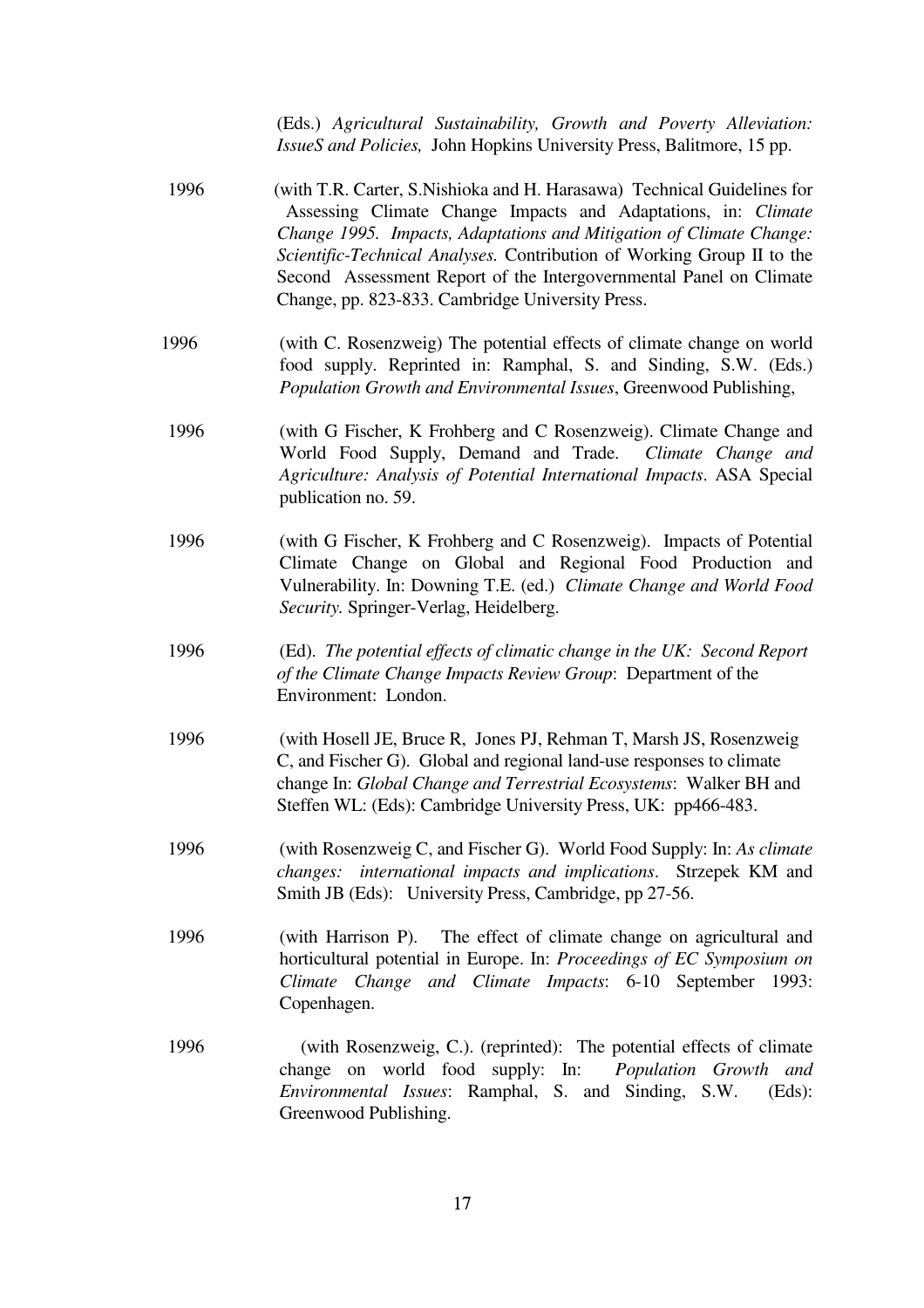- 1996 (with J.E. Hossell, P.J. Jones, J.S. Marsh, T. Rehman and R.B. Tranter). The likely effects of climate change on agricultural land use in England and Wales, *Geoforum* Volume 27, No.2: pp149-157.
- 1996 (with J.E. Hossell, P.J. Jones, J.S. Marsh, T. Rehman, R.B. Tranter, C. Rosenzweig, G. Fischer, I.G. Carson and R.G.H. Bunce). *Integrating global and regional analyses of the effects of climate change: a case study of land use in England and Wales*: Climatic Change: 32: pp 185- 198.
- 1996 (with A. Davies, J. Shao, J. Brignall, P.Bardgett, R.D. Parry, and C.J. Pollock). Specification of climatic sensitivity of forage maize to climate change, *Grass and Forage Science,* Volume 5.1 pp306-317.
- 1996 (with T.R. Carter and M. Hulme). What is a dangerous climate change? *Global Environmental Change,* Volume 6: No.1: pp1-6.
- 1996 (with C.J. Parry) Climate Change and world food supply*, Medicine and War,* 11:178-187.
- 1996 Climate change: A case study of land use in England and Wales*, The Bloomsbury Geographer* 23:63-71.
- 1997 (with C. Rosenzweig, A.Iglesias, G.Fischer and M.Livermore) The impact of climate change on food supply. In: DETR, *Climate Change and its Impacts,* London 16pp*.*
- 1997 (with M. Hulme) Whistling in the dark: Saving the world takes more than one summit. *New Scientist*, 6 December: 53.

(with Rosenzweig, C., Iglesias, A., Fischer, G. with Livermore, M.T.J) The impact of climate change on food supply, In: *Climate change and its impacts: a* global perspective. Department of the Environment, Transport and the Regions/ UK Meteorological Office, 1997 pp12-13.

(with A. Davies, T. Jenkins, A. Pike, J. Shoa, I. Carson and C.J. Pollock). Modelling the predicted geographic and economic response of UK cropping systems to climate change scenarios: the case of potatoes, *Annuals of Applied Biology* **1997** 130:167-170.

(with 10 others). Procedural leadership in climate policy: A European task, *Global Environmental Change*, **1998** Volume 97: No.3: 1-4.

(with T.R.Carter) *Climate Impact and Adaptation assessment: A Guide to the IPCC Approach,* Earthscan, London **1998** 166pp.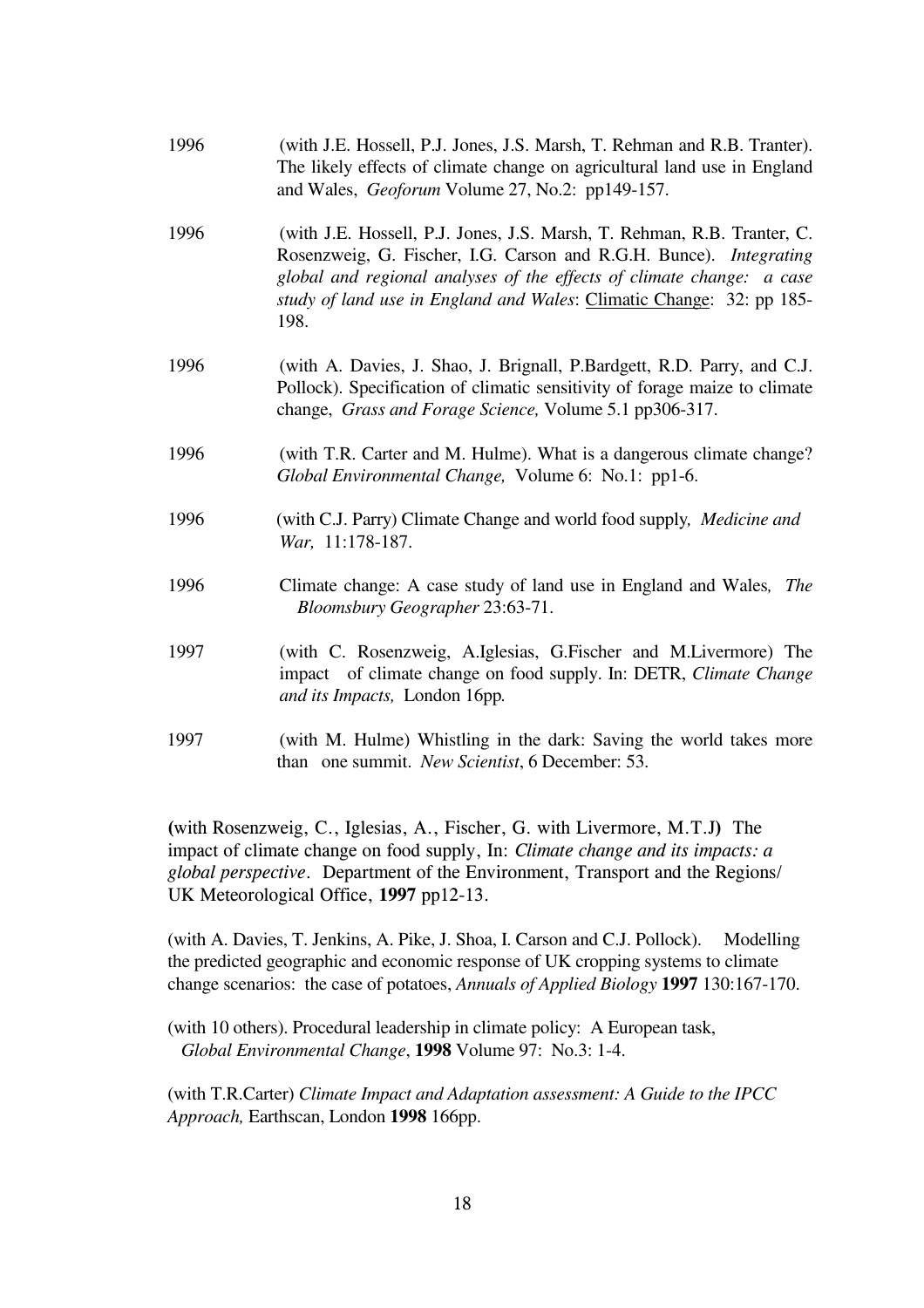(with A. Davies, T. Jenkins, A. Pike, J. Shao, I. Carson and C. Pollock) Modelling the predicted geographic and economic response of UK cropping systems to climate change scenarios: The case of sugar beet*. Annals of Applied Biology* **1998** 133, 30-44.

(with M. Hulme) Adapt or mitigate? Responding to climate change*. Town and Country Planning* **1998** 67:50-1.

(with A N. Arnell, M.Hulme, R. Nicholls and M. Livermore) Buenos Aires and Kyoto targets do little to reduce climate impacts*. Global Environmental Change* **1998** 22 , 1- 4.

Climate change and land use: Global and regional analyses. In: H-J Schellnhuber (ed) *Earth System Analysis: Integrating Science for Sustainability*, **1998** 87-102.

 The impact of climatic change on agriculture in Europe (The Bawden lecture)*.* In: *Pests and Diseases: Proceedings of the 1998 Brighton Conference* **1998** 1-22.

(with 8 others) *Economic Implications of Global Climate Change on Agriculture in England and Wales,* Jackson Environment Institute Research Report No 1, **1998**  121pp.

The impact of climate change on food supply. In: The Royal Society, *Climate* Change and Human Health, 1998 34-47.

(with Arnell, N., Hulme, M., Nicholls, R. and Livermore, M.) No Room for Complacency over Climate, Nature, 1998 Vol. 396, p. 509.

(with Arnell, N.W, Hulme, M., NiBholls, R, and Livermore, M.T.J.) Adapting to the inevitable. *Nature*, **1998** Vol. 395, p.741.

(with Livermore, M.T.J., Rosenzweig, C. Iglesias, A. and Fischer G.) Impacts of climate change on food supply, In: Climate Change and its impacts. Department of the Environment, Transport and the Regions/ UK Meteorological Office, 1998 pp8.

(with Rosenzweig, C., Iglesias, A., Fischer, G. and Livermore, M.T.J.) Climate change and world food supply: a global perspective. Unpublished report to the Department of the Environment, Transport and the Regions. 1998 42p.

(with M.T.J. Livermore C. Rosenzweig, A. Iglesias and G. Fischer) Stabilisation – A Way of Securing Future World Food Supply?" In: Stabilisation of Atmospheric Carbon Dioxide: its effects on climate change impacts. Department of the Environment, Transport and the Regions/ UK Meteorological Office. 1999 33pp.

(with Livermore, M.T.J.) (Eds.) A new assessment of the global effects of climate change, Global Environmental Change, 1999 Vol. 9 Special Issue, 107 pp.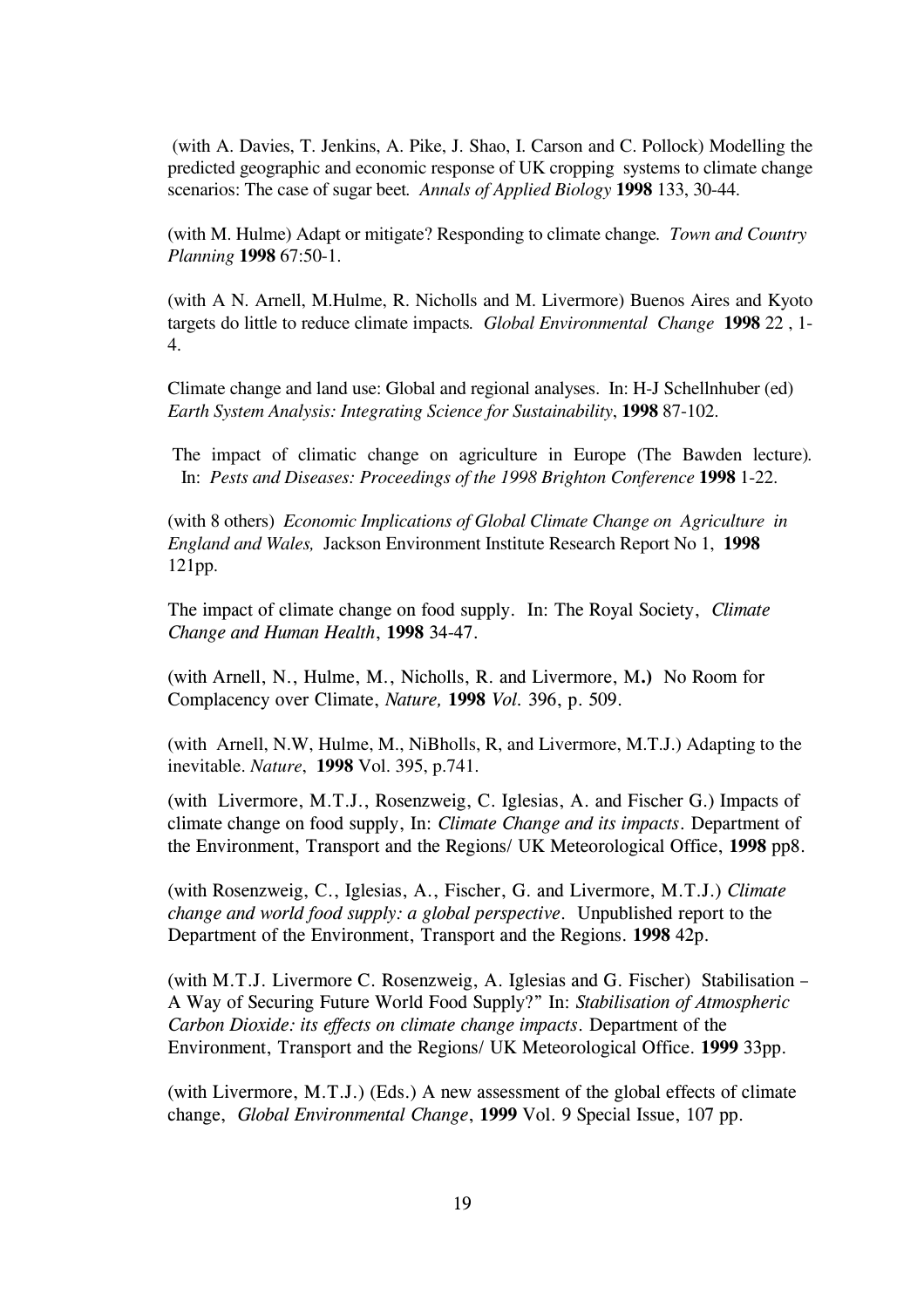(with I. Carson, T. Rehman, R. Tranter, P.Jones, D. Mortimer, M. Livermore and J. Little) Economic Implications of climate change on Agriculture in England and Wales. Jackson Environment Institute Research Report No 1, 1999. 114 pp

(with C. Rosenzweig, A. Iglesias, G. Fischer, and M.T.J. Livermore) Climate change and world food security: a new assessment, In: Parry and Livermore (Eds.)(1999) A new assessment of the global effects of climate change, Global Environmental Change, 1999 Vol. 9 Special Issue, 81-96.

 (Ed.) Assessment of Potential Effects and Adaptations for climate Change In Europe: The Europe ACACIA Project. Jackson Environment Institute, University of East Anglia, Norwich, UK, 2000 320pp.

(convening lead author with  $Z.W.$  Kindzewicz). Europe. *Climate Change 2001*: Impacts, Adaptation and Vulnerability. IPCC Working Group II Third Assessment. Cambridge University Press, 2001 pp 641-692.

(with N.Arnell, A. McMichael, R. Nicholls, P.Martens, S. Kovats, M. Livermore, C. Rosenzweig, A. Iglesias, G Fischer) Millions at Risk: Defining critical climate threats and targets. Global Environmental Change, 11 2001 181-183.

Climate change: Where should our research priorities be? Global Environmental Change, 11 2001 257-260.

(with M.Livermore) Climate change, global food supply and risk of hunger. In: Global Environmental Change. Issues in Environmental Science and Technology, No. 17 2002 109-137. The Royal Society of Chemistry, Cambridge.

(with N. Arnell, M.Cannell, M. Hulme, R. Kovats, J. Mitchell, R. Nicholls, M. Livermore A. White) The consequences of CO2 stabilisation for the impacts of climate change. Climatic Change 12 2002 201- 223.

 Scenarios for climate impact and adaptation assessment Global Environmental Change 12 2002 149-153.

Water resources and climate change European Water 13 2003 19-17.

Climate change and energy futures Oil Review 51 2003 28-35

 Global impacts of climate change under the SRES scenarios Global Environmental Change 14 2004 1-2.